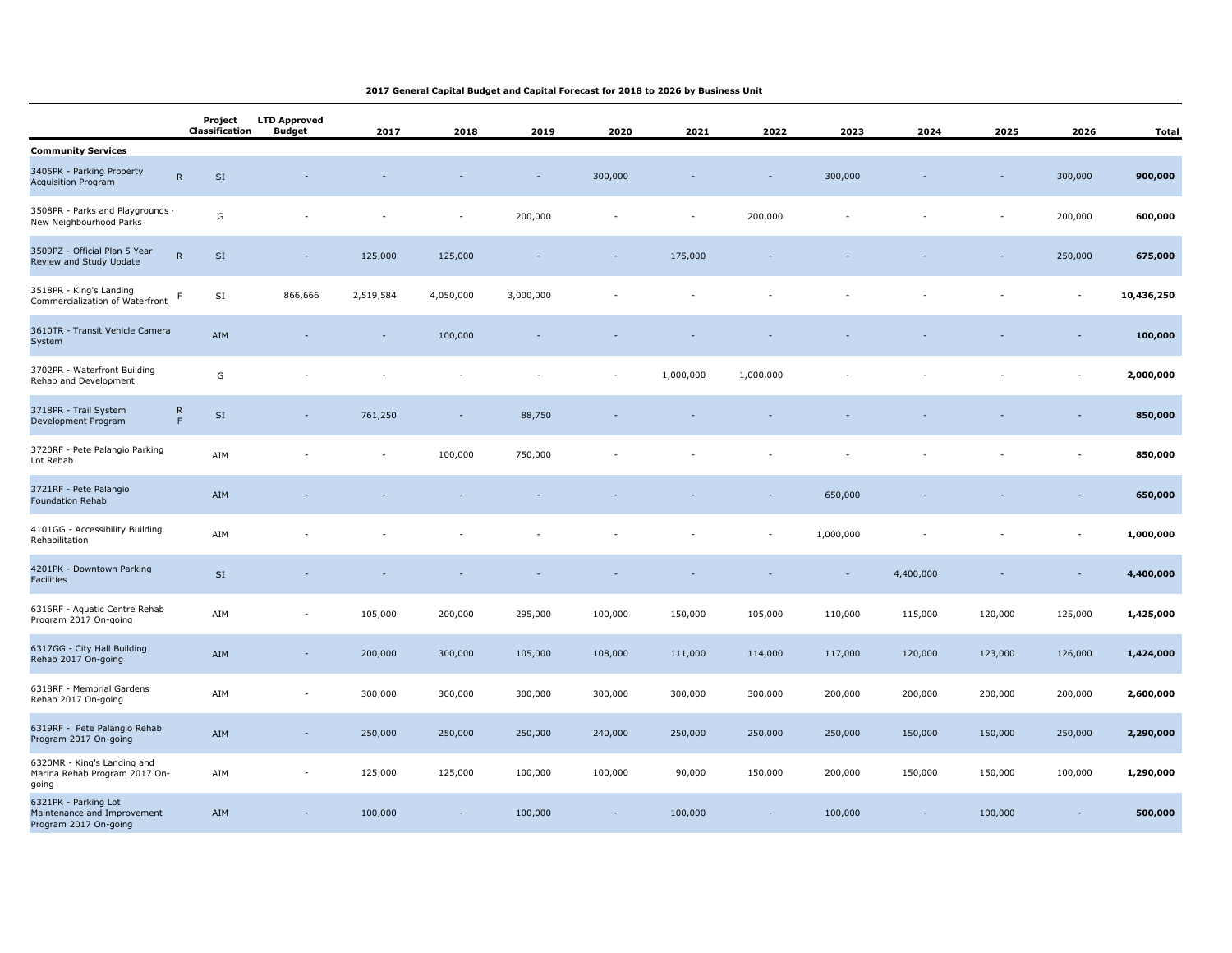|                                                                          | Project<br>Classification | <b>LTD Approved</b><br><b>Budget</b> | 2017      | 2018                     | 2019      | 2020                     | 2021           | 2022      | 2023           | 2024                     | 2025       | 2026                     | <b>Total</b> |
|--------------------------------------------------------------------------|---------------------------|--------------------------------------|-----------|--------------------------|-----------|--------------------------|----------------|-----------|----------------|--------------------------|------------|--------------------------|--------------|
| <b>Community Services</b>                                                |                           |                                      |           |                          |           |                          |                |           |                |                          |            |                          |              |
| 6322PK - Parking Equipment<br>Program 2017 On-going                      | AIM                       | $\overline{\phantom{a}}$             | 50,000    | 50,000                   | 125,000   | $\overline{\phantom{a}}$ | $\overline{a}$ | 125,000   | $\overline{a}$ | $\overline{\phantom{a}}$ | 125,000    | $\blacksquare$           | 475,000      |
| 6323PR - Parks Building Rehab<br>2017 On-going                           | AIM                       | ÷                                    | 200,000   | 350,000                  | 365,000   | 325,000                  | 300,000        | 300,000   | 350,000        | 200,000                  | 200,000    | 200,000                  | 2,790,000    |
| 6324RF - Recreation Facilities<br>Rehab and Development 2017<br>On-going | AIM                       | $\overline{\phantom{a}}$             | 500,000   | 550,000                  | 600,000   | 650,000                  | 700,000        | 750,000   | 800,000        | 850,000                  | 900,000    | 900,000                  | 7,200,000    |
| 6325PR - Sportsfield Complex<br>Development and Rehab 2017<br>On-going   | AIM                       | $\overline{\phantom{a}}$             | 55,000    | 50,000                   | 50,000    | 700,000                  | 700,000        | 50,000    | 50,000         | 50,000                   | 50,000     | 50,000                   | 1,805,000    |
| 6326PR - Parks and Playground<br>Rehab Program 2017 On-going             | AIM                       | $\overline{\phantom{a}}$             | 277,000   | 260,000                  | 268,000   | 276,000                  | 284,000        | 293,000   | 302,000        | 311,000                  | 320,000    | 329,000                  | 2,920,000    |
| 6327PR - Waterfront Rehab<br>Program 2017 On-going                       | AIM                       | ÷.                                   | 121,000   | 114,000                  | 117,000   | 121,000                  | 125,000        | 129,000   | 133,000        | 137,000                  | 141,000    | 145,000                  | 1,283,000    |
| 6328PR - Central City Rehab<br>Program 2017 On-going                     | AIM                       |                                      | 72,000    | 74,000                   | 76,000    | 78,000                   | 80,000         | 82,000    | 84,000         | 86,000                   | 88,000     | 90,000                   | 810,000      |
| 6329PR - City Hall Grounds<br>Rehab Program 2017 On-going                | AIM                       |                                      | 72,000    | $\overline{\phantom{a}}$ | 150,000   | 78,000                   | 80,000         | 82,000    | 84,000         | 86,000                   | 88,000     | 90,000                   | 810,000      |
| 6330PR - Trail and Supporting<br>Hard Surfaces Rehab 2017 On-<br>going   | AIM                       | ۰                                    | 217,000   | 223,000                  | 229,000   | 235,000                  | 242,000        | 249,000   | 256,000        | 264,000                  | 272,000    | 290,000                  | 2,477,000    |
| 6332PR - Parks Equipment<br>Replacement Program 2017 On-<br>going        | AIM                       |                                      | 153,000   | 61,000                   | 63,000    | 165,000                  | 67,000         | 69,000    | 176,000        | 74,000                   | 76,000     | 190,000                  | 1,094,000    |
| 6333AT - North Bay Jack<br>Garland Airport 2017 Ongoing                  | AIM                       |                                      | 1,409,100 | 2,592,450                | 341,250   | 341,250                  | 341,250        | 367,500   | 525,000        | 367,500                  | 5,250,000  | 367,500                  | 11,902,800   |
| 6347TR - Transit Buildings<br>Capital Program 2017 On-going              | AIM                       | $\overline{\phantom{a}}$             | 250,000   | 26,250                   | 120,750   | 26,250                   | 26,250         | 26,250    | 26,250         | 26,250                   | 26,250     | 26,250                   | 580,750      |
| 6348TR - Transit Coach<br>Replacement Program 2017 On- F<br>going        | AIM                       | $\overline{\phantom{a}}$             | 1,026,900 | 1,160,000                | 1,160,000 | 1,150,000                | 1,390,000      | 1,270,000 | 1,150,000      | 1,270,000                | 2,420,000  | 1,270,000                | 13,266,900   |
| 6355PR - Parks Vehicle<br>Replacement Program 2017 On-<br>going          | AIM                       | $\overline{\phantom{a}}$             | 235,000   | 242,000                  | 247,000   | 254,000                  | 266,000        | 274,000   | 282,000        | 291,000                  | 299,000    | 308,000                  | 2,698,000    |
| <b>Total Community Services</b>                                          |                           | 866,666                              | 9,123,834 | 11,302,700               | 9,100,750 | 5,547,500                | 6,777,500      | 6,185,750 | 7,145,250      | 9,147,750                | 11,098,250 | 5,806,750                | 82,102,700   |
| <b>Corporate Services</b>                                                |                           |                                      |           |                          |           |                          |                |           |                |                          |            |                          |              |
| 3205GG - Integrated Software<br>Solutions                                | AIM                       | 61,507                               |           |                          |           | $\overline{\phantom{a}}$ | 1,050,000      | 1,417,500 |                |                          |            | $\overline{\phantom{a}}$ | 2,529,007    |
| 6334GG - System Technology<br>Program 2017 On-going                      | AIM                       | $\overline{\phantom{a}}$             | 487,175   | 720,300                  | 331,800   | 331,800                  | 478,800        | 363,300   | 363,300        | 280,350                  | 363,300    | 363,300                  | 4,083,425    |
| <b>Total Corporate Services</b>                                          |                           | 61,507                               | 487,175   | 720,300                  | 331,800   | 331,800                  | 1,528,800      | 1,780,800 | 363,300        | 280,350                  | 363,300    | 363,300                  | 6,612,432    |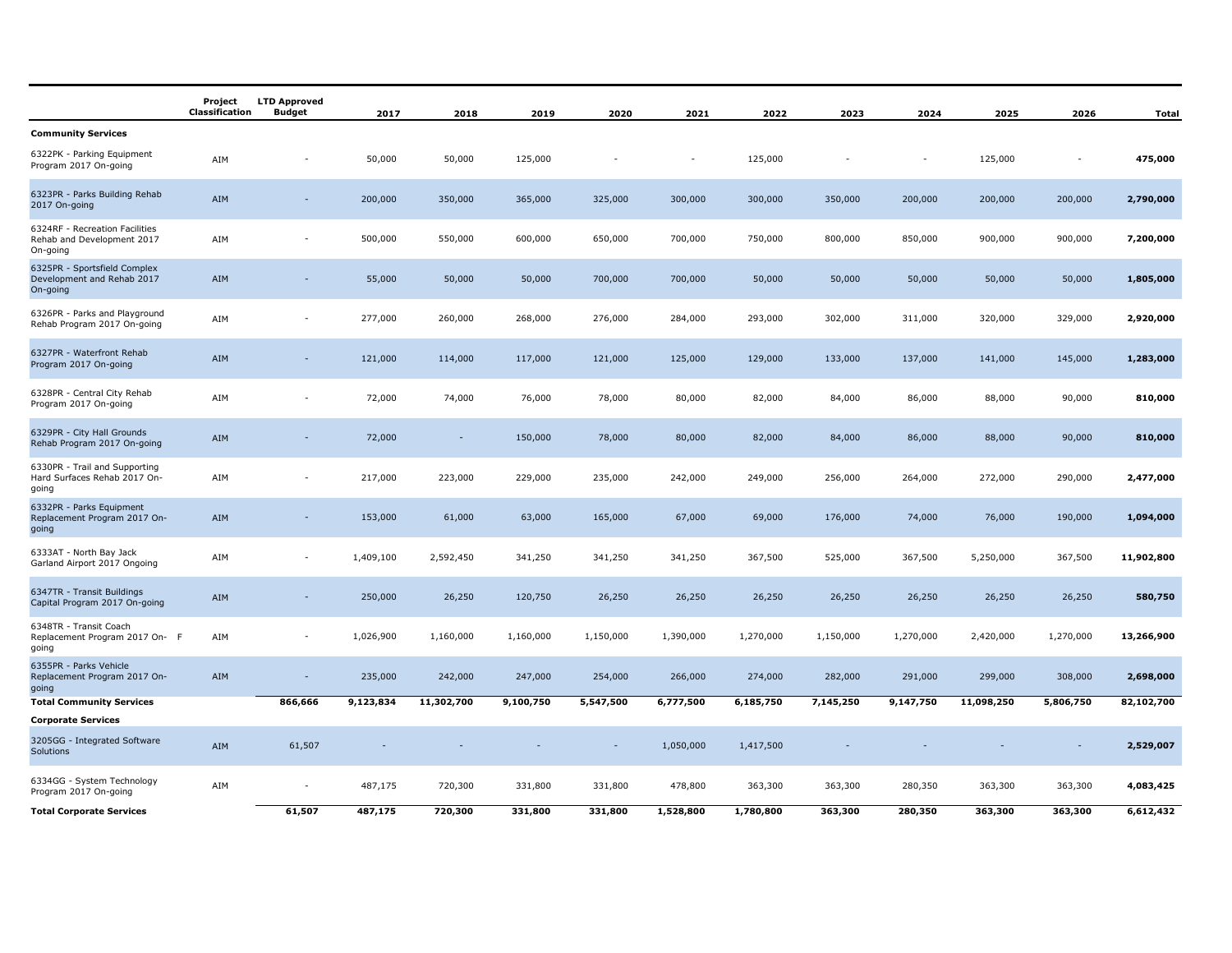|                                                                                               | Project<br>Classification                    | <b>LTD Approved</b><br><b>Budget</b> | 2017      | 2018                     | 2019      | 2020    | 2021      | 2022                     | 2023    | 2024                     | 2025      | 2026                     | <b>Total</b> |
|-----------------------------------------------------------------------------------------------|----------------------------------------------|--------------------------------------|-----------|--------------------------|-----------|---------|-----------|--------------------------|---------|--------------------------|-----------|--------------------------|--------------|
| <b>Engineering, Environmental &amp; Works</b>                                                 |                                              |                                      |           |                          |           |         |           |                          |         |                          |           |                          | $\sim$       |
| 2919RD - Pearce St. - Francis To R<br>Greenhill - Phase II                                    | ${\mathsf G}$                                | 50,000                               | 1,300,000 |                          |           |         |           |                          |         |                          |           |                          | 1,350,000    |
| 2919ST - Pearce St. - Francis to<br>Greenhill - Phase II                                      | $\mathsf{R}$<br>${\mathsf G}$                | 31,558                               | 300,000   |                          |           |         |           |                          |         |                          |           |                          | 331,558      |
| 2934ST - Chippewa Creek and<br>Airport Heights Stormwater<br>Retention                        | G<br>$\mathsf{R}$                            | 600,000                              |           |                          |           | ÷       | 2,000,000 |                          |         |                          |           |                          | 2,600,000    |
| 3002RD - Hammond St. Bridge<br>Replacement                                                    | AIM                                          | 50,000                               |           |                          |           |         |           | 600,000                  |         |                          |           |                          | 650,000      |
| 3061RD - Main St. - Gormanville<br>to Memorial                                                | ${\mathsf G}$                                |                                      |           |                          |           |         |           |                          |         | 1,000,000                |           |                          | 1,000,000    |
| 3210ST - Trunk Sewer Rehab -<br>Eastview Tributary System                                     | AIM                                          | 100,000                              |           |                          |           |         |           |                          |         |                          |           | 1,000,000                | 1,100,000    |
| 3212RD - Francis St. Sewer<br>Upsizing                                                        | ${\mathsf G}$                                |                                      |           |                          |           |         |           | 75,000                   |         | 1,000,000                |           |                          | 1,075,000    |
| 3302ST - Trunk Sewer Rehab -<br>Pinewood Fingers Creek                                        | AIM                                          |                                      |           |                          |           |         |           | $\overline{\phantom{a}}$ | 200,000 | $\overline{\phantom{a}}$ | 2,500,000 | $\overline{\phantom{a}}$ | 2,700,000    |
| 3305RD - Main St. Paving Stone<br>Replacement                                                 | AIM                                          | 50,000                               | 100,000   |                          |           |         | 2,500,000 |                          |         |                          |           |                          | 2,650,000    |
| 3400RD - Lakeshore Dr. (ONR<br>Overpass)                                                      | R<br>AIM<br>F                                | 6,209,100                            | 1,400,000 |                          |           |         |           |                          |         | 100,000                  |           | 3,000,000                | 10,709,100   |
| 3403RD - Four Mile Lake Rd.<br>Extension to Highway 11                                        | $\mathsf{R}$<br>${\mathsf G}$<br>F           | 25,000                               |           |                          |           |         |           | 3,150,000                |         |                          |           |                          | 3,175,000    |
| 3406RD - Gertrude Rd. - Knox to<br>Lakeshore - Sanitary Forcemain                             | AIM                                          | 100,000                              | 300,000   |                          |           |         |           |                          |         |                          |           |                          | 400,000      |
| 3415RD - Trout Lake Rd. (ONR<br>Overpass)                                                     | F<br>AIM                                     | 150,777                              | 3,291,750 |                          |           |         |           |                          | 200,000 |                          | 6,000,000 |                          | 9,642,527    |
| 3416GD - Merrick Landfill Gas<br>(LFG) Collection Infrastructure                              | ${\sf R}$<br>G                               | 215,000                              | 400,000   | 75,000                   |           | 225,000 | 500,000   |                          | 90,000  |                          |           |                          | 1,505,000    |
| 3423RD - Intersection of<br>Highway 11/17 and Seymour                                         | $\mathsf{R}$<br>${\mathsf G}$<br>$\mathsf F$ | 4,850,000                            | 850,000   |                          |           |         |           |                          |         |                          |           |                          | 5,700,000    |
| 3500RD - Lakeshore Dr. Area -<br>Trunk Watermain and Sewer - R<br>Phase 1 - Judge to Gertrude | AIM                                          | $\overline{\phantom{a}}$             | 130,000   | $\overline{\phantom{a}}$ | 2,600,000 |         |           |                          |         |                          |           |                          | 2,730,000    |
| 3500ST - Lakeshore Dr. Area -<br>Trunk Watermain and Sewer -<br>Phase 1 - Judge to Gertrude   | R<br>AIM                                     |                                      | 70,000    |                          | 1,400,000 |         |           |                          |         |                          |           |                          | 1,470,000    |
| 3501RD - Roadside Guardrails<br>and Retaining Walls - Inspection<br>and Upgrade               | AIM                                          | 350,000                              |           |                          | 750,000   |         |           |                          |         |                          |           |                          | 1,100,000    |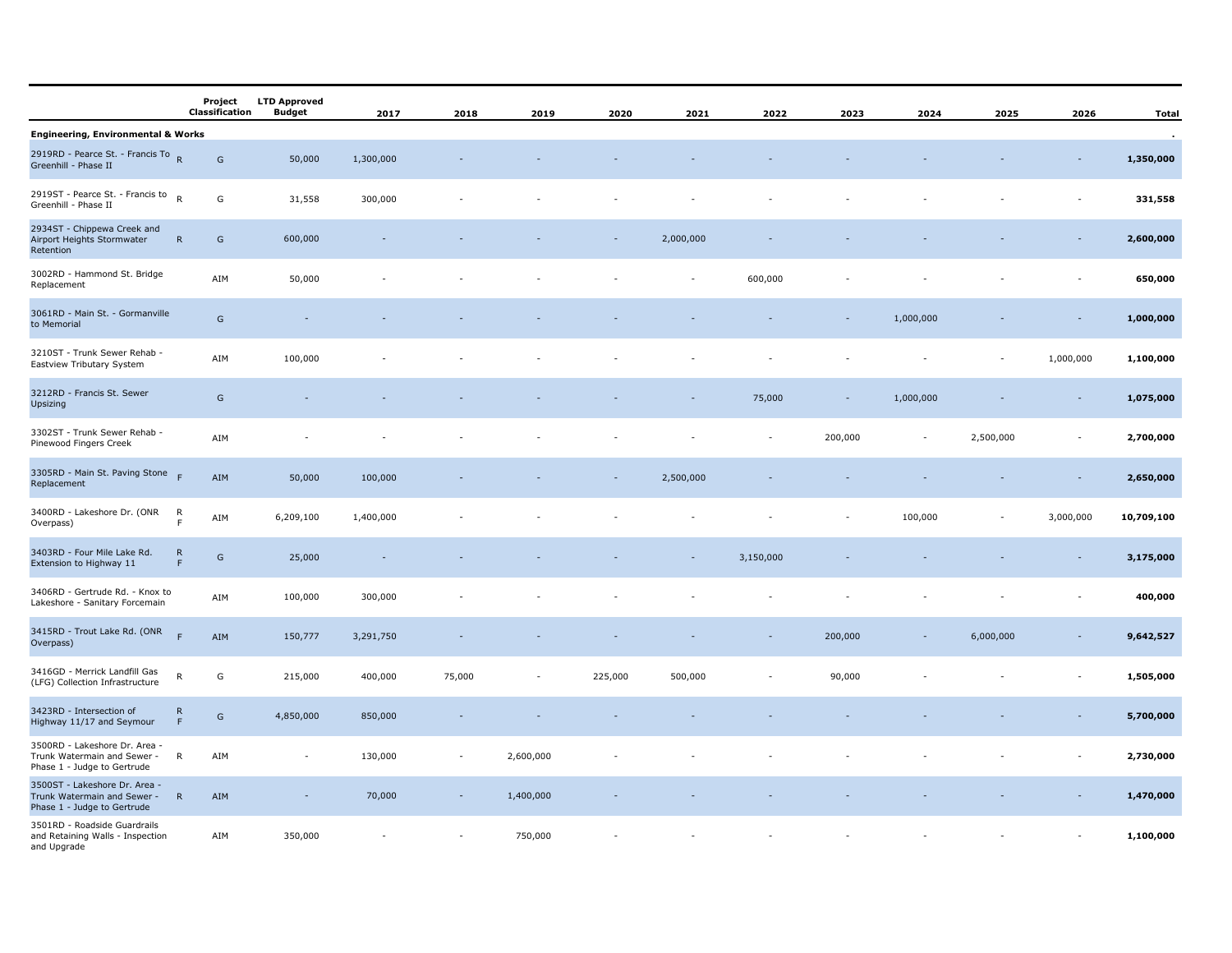|                                                                                        | Project<br>Classification     | <b>LTD Approved</b><br><b>Budget</b> | 2017      | 2018      | 2019                     | 2020      | 2021                     | 2022      | 2023    | 2024    | 2025      | 2026                     | <b>Total</b> |
|----------------------------------------------------------------------------------------|-------------------------------|--------------------------------------|-----------|-----------|--------------------------|-----------|--------------------------|-----------|---------|---------|-----------|--------------------------|--------------|
| <b>Engineering, Environmental &amp; Works</b>                                          |                               |                                      |           |           |                          |           |                          |           |         |         |           |                          |              |
| 3506ST - Stormwater<br>Management - Overland Flow<br>Control Study                     | AIM                           |                                      |           |           |                          |           | 100,000                  |           |         |         |           |                          | 100,000      |
| 3507ST - Stormwater Outfall<br>Repair & Rehabilitation                                 | AIM                           | 75,000                               |           | ÷         | 200,000                  | 600,000   |                          |           |         |         |           |                          | 875,000      |
| 3601RD - Worthington,<br>Sherbrooke, First 4" Watermain<br>Replacement                 | AIM                           | $\overline{\phantom{a}}$             | 100,000   |           |                          |           | 1,800,000                |           |         |         |           |                          | 1,900,000    |
| 3605RD - Ellendale Second<br>Reservoir & Second Feed                                   | SI                            |                                      |           |           |                          |           |                          |           |         |         |           | 420,000                  | 420,000      |
| 3606RD - O'Brien St.<br>Reconstruction - Airport to High                               | AIM                           |                                      |           |           |                          |           |                          |           | 125,000 | $\sim$  | 3,200,000 | $\sim$                   | 3,325,000    |
| 3607RD - Cedar Heights Area -<br>Phase 2 - Larocque BPS,<br>Standpipe, Water and Sewer | ${\sf R}$<br>G<br>$\mathsf F$ | $\overline{\phantom{a}}$             | 1,000,000 |           |                          |           |                          |           |         |         |           | $\overline{\phantom{a}}$ | 1,000,000    |
| 3613ST - Local Drainage Rehab                                                          | AIM                           | 200,000                              | $\sim$    | 200,000   |                          |           |                          |           |         |         |           |                          | 400,000      |
| 3614ST - New Snow Dump                                                                 | AIM                           | 50,000                               |           | 250,000   |                          |           |                          |           |         |         |           |                          | 300,000      |
| 3619RD - Cassells St. - Phase 1 -<br>Olive to Duke and Chippewa<br>Creek Bridge        | F<br>AIM                      | 25,000                               |           | 3,600,000 |                          |           |                          |           |         |         |           |                          | 3,625,000    |
| 3619ST - Cassells St. - Phase 1 -<br>Olive to Duke and Chippewa<br>Creek Bridge        | AIM<br>$\mathsf F$            |                                      |           | 400,000   |                          |           |                          |           |         |         |           |                          | 400,000      |
| 3700RD - Seymour St. - Station<br>to Wallace - Widening and<br>Signals                 | G                             |                                      |           |           |                          | 75,000    | $\overline{\phantom{a}}$ | 3,800,000 |         |         |           |                          | 3,875,000    |
| 3700ST - Seymour St. - Station<br>to Wallace - Widening and<br>Signals                 | G                             |                                      |           |           |                          | 10,000    |                          | 600,000   |         |         |           |                          | 610,000      |
| 3701RD - Norman/Chapais<br><b>Connection Watermain</b>                                 | $\mathsf{SI}\xspace$          |                                      |           |           |                          |           |                          |           |         | 200,000 |           | 3,500,000                | 3,700,000    |
| 3712ST - Greening Nipissing                                                            | $\mathsf{SI}$<br>$\mathsf{R}$ |                                      | 50,000    | 50,000    |                          |           |                          |           |         |         |           |                          | 100,000      |
| 3713RD - John St. - Second to<br>Worthington                                           | AIM                           |                                      | 400,000   |           |                          |           |                          |           |         |         |           |                          | 400,000      |
| 3713ST - John St. - Second to<br>Worthington                                           | AIM                           |                                      | 200,000   |           |                          |           |                          |           |         |         |           |                          | 200,000      |
| 3715RD - Pinewood Park &<br>Lakeshore Drive Intersection<br>Reconstruction             | G                             |                                      |           |           | 100,000                  |           | 1,000,000                |           |         |         |           |                          | 1,100,000    |
| 3800RD - Cassells St. - Phase 2 -<br>Olive to Highway 11/17 & King<br>to Duke          | AIM                           |                                      |           |           | $\overline{\phantom{a}}$ | 2,600,000 |                          |           |         |         |           |                          | 2,600,000    |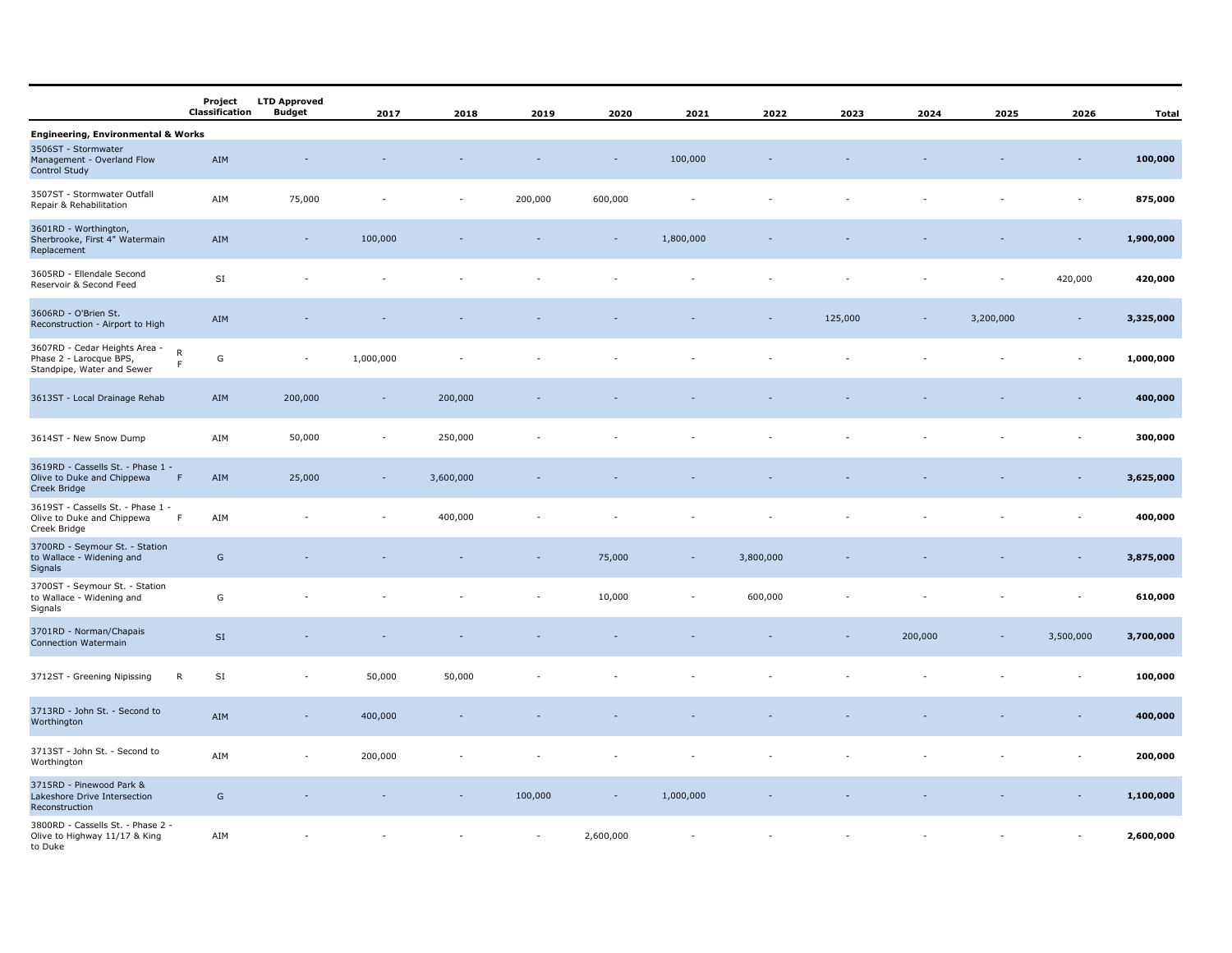|                                                                                           | Project<br>Classification | <b>LTD Approved</b><br><b>Budget</b> | 2017 | 2018    | 2019           | 2020      | 2021    | 2022                     | 2023                     | 2024      | 2025    | 2026                     | <b>Total</b> |
|-------------------------------------------------------------------------------------------|---------------------------|--------------------------------------|------|---------|----------------|-----------|---------|--------------------------|--------------------------|-----------|---------|--------------------------|--------------|
| <b>Engineering, Environmental &amp; Works</b>                                             |                           |                                      |      |         |                |           |         |                          |                          |           |         |                          |              |
| 3800ST - Cassells St. - Phase 2 -<br>Olive to Highway 11/17 & King<br>to Duke             | AIM                       |                                      |      |         |                | 200,000   |         |                          |                          |           |         |                          | 200,000      |
| 3801RD - McKeown Ave.<br>Widening - Gormanville to<br>Cartier                             | G                         |                                      |      |         |                |           | ÷,      | 150,000                  | $\sim$                   | 4,500,000 |         | ٠                        | 4,650,000    |
| 3801ST - McKeown Ave.<br>Widening - Gormanville to<br>Cartier                             | ${\mathsf G}$             |                                      |      |         |                |           |         | 50,000                   | $\overline{\phantom{a}}$ | 1,500,000 |         | $\overline{\phantom{a}}$ | 1,550,000    |
| 3802RD - Lakeshore Dr. - Trunk<br>Watermain and Sewer - Phase 2 -<br>Gertrude to Marshall | AIM                       |                                      |      |         |                |           | 225,000 | $\overline{\phantom{a}}$ | 4,500,000                |           |         | ٠                        | 4,725,000    |
| 3802ST - Lakeshore Dr. - Trunk<br>Watermain and Sewer - Phase 2 -<br>Gertrude to Marshall | AIM                       |                                      |      |         |                |           | 55,000  | $\overline{\phantom{a}}$ | 1,100,000                |           |         |                          | 1,155,000    |
| 3804RD - Public Works Backup<br>Generator Replacement                                     | AIM                       |                                      |      | 125,000 |                |           |         |                          |                          |           |         |                          | 125,000      |
| 3805GD - Leachate Management<br>- Future Cells                                            | G                         |                                      |      | $\sim$  | 250,000        | 2,000,000 |         | $\overline{\phantom{a}}$ | 250,000                  | 2,200,000 |         | $\overline{\phantom{a}}$ | 4,700,000    |
| 3806RD - Lakeshore Dr. - Birchs<br>to Premier                                             | AIM                       |                                      |      | 150,000 | $\overline{a}$ | 2,000,000 |         |                          |                          |           |         |                          | 2,150,000    |
| 3900RD - Cedar Heights Rd. -<br>Highway 11 to Larocque Urban<br>Upgrade and Watermain     | $\mathsf{SI}$             |                                      |      |         |                |           | 100,000 | ۰                        | 4,250,000                |           |         |                          | 4,350,000    |
| 3901RD - Clarence St. -<br>Reconstruction - Jane to<br>Norwood                            | AIM                       |                                      |      |         |                |           |         |                          |                          | 75,000    |         | 700,000                  | 775,000      |
| 3901ST - Clarence St. -<br>Reconstruction - Jane to<br>Norwood                            | AIM                       |                                      |      |         |                |           |         |                          |                          | 25,000    |         | 300,000                  | 325,000      |
| 3903RD - Marshall Ave. -<br>Extension Birchs Road to<br>Highway 11                        | SI                        |                                      |      |         |                |           |         |                          |                          | 500,000   |         | 8,500,000                | 9,000,000    |
| 3904RD - Road Condition<br>Inspection                                                     | AIM                       |                                      |      |         | 150,000        |           |         |                          | 150,000                  |           |         |                          | 300,000      |
| 3907GD - Merrick Flare Station -<br>$\mathsf{R}$<br><b>TSSA Requirements</b>              | AIM                       |                                      |      |         | 700,000        |           |         |                          |                          |           |         |                          | 700,000      |
| 4200RD - Lakeshore Dr. -<br>Marshall to Sunset - Phase 3 -<br>Watermain and 1 Lane        | SI                        |                                      |      |         |                | 75,000    |         | 1,620,000                |                          |           |         |                          | 1,695,000    |
| 4400RD - Airport Rd. Resurfacing<br>- O'Brien to Carmichael                               | AIM                       |                                      |      |         |                |           |         | 50,000                   |                          | 2,000,000 |         |                          | 2,050,000    |
| 4401RD - Sage Rd.<br>Reconstruction to Collector<br>Standard                              | G                         |                                      |      |         |                |           |         | 250,000                  |                          | 4,000,000 |         |                          | 4,250,000    |
| 6303RD - City Share of<br>Development Costs 2017 On-<br>aoina                             | G                         |                                      |      | 285,000 | 300,000        | 309,000   | 318,000 | 328,000                  | 338,000                  | 338,000   | 338,000 | 338,000                  | 2,892,000    |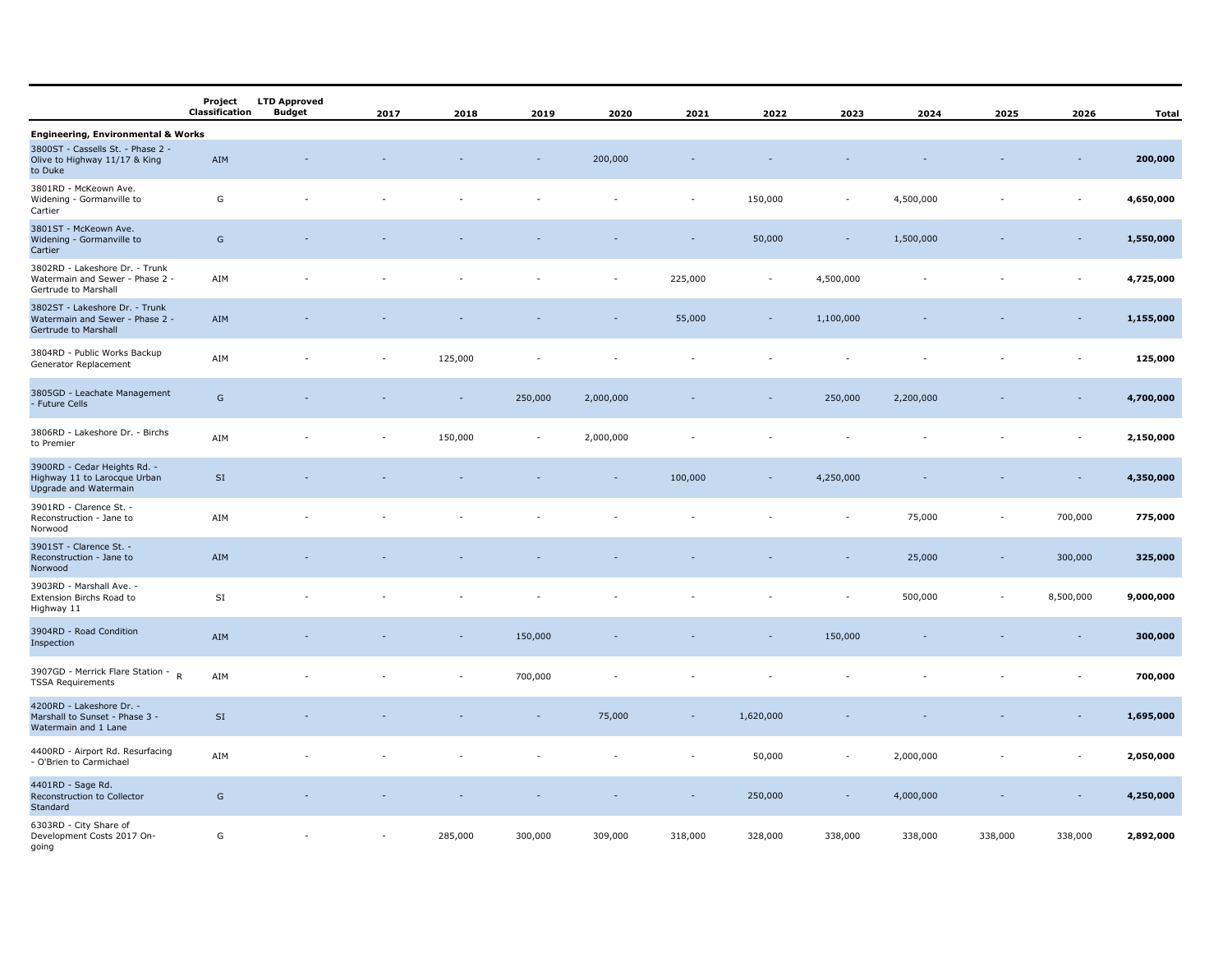|                                                                            | Project<br>Classification | <b>LTD Approved</b><br><b>Budget</b> | 2017       | 2018       | 2019       | 2020       | 2021       | 2022       | 2023       | 2024       | 2025       | 2026       | <b>Total</b> |
|----------------------------------------------------------------------------|---------------------------|--------------------------------------|------------|------------|------------|------------|------------|------------|------------|------------|------------|------------|--------------|
| <b>Engineering, Environmental &amp; Works</b>                              |                           |                                      |            |            |            |            |            |            |            |            |            |            |              |
| 6304FL - Vehicle and Equipment<br>Replacement Program 2017 On-<br>going    | AIM                       |                                      | 874,000    | 900,000    | 927,000    | 955,000    | 984,000    | 1,014,000  | 1,044,420  | 1,044,420  | 1,044,420  | 1,044,420  | 9,831,680    |
| 6305RD - Asphalt Resurfacing<br>2017 On-going                              | AIM                       | $\blacksquare$                       | 3,500,000  | 3,500,000  | 3,600,000  | 3,600,000  | 3,600,000  | 3,600,000  | 3,600,000  | 3,600,000  | 3,600,000  | 3,600,000  | 35,800,000   |
| 6306RD - Asphalt Sheeting 2017<br>On-going                                 | AIM                       | $\overline{\phantom{a}}$             | 122,000    | 126,000    | 130,000    | 134,000    | 138,000    | 142,000    | 146,000    | 146,000    | 146,000    | 146,000    | 1,376,000    |
| 6307RD - Watermain Looping<br>and Rehab 2017 On-going                      | AIM                       | $\overline{\phantom{a}}$             | 308,000    | 317,000    | 327,000    | 337,000    | 347,000    | 357,000    | 368,000    | 368,000    | 368,000    | 368,000    | 3,465,000    |
| 6308RD - Pedestrian Safety<br>Program 2017 On-going                        | AIM                       | $\overline{\phantom{a}}$             | 122,000    | 126,000    | 130,000    | 134,000    | 138,000    | 142,000    | 146,000    | 146,000    | 146,000    | 146,000    | 1,376,000    |
| 6309RD - Road Culvert<br>Replace/Rehab 2017 On-going                       | AIM                       | $\overline{\phantom{a}}$             | 185,000    | 191,000    | 197,000    | 203,000    | 209,000    | 215,000    | 221,000    | 221,000    | 221,000    | 221,000    | 2,084,000    |
| 6310RD - Rural Road Rehab<br>2017 On-going                                 | AIM                       | $\sim$                               | 614,000    | 632,000    | 651,000    | 671,000    | 691,000    | 712,000    | 733,000    | 733,000    | 733,000    | 733,000    | 6,903,000    |
| 6311SL - Traffic Control Signal<br>$\mathsf{R}$<br>Upgrade 2017 On-going   | AIM                       | ٠                                    | 185,000    | 191,000    | 197,000    | 203,000    | 209,000    | 215,000    | 221,000    | 221,000    | 221,000    | 221,000    | 2,084,000    |
| 6312RD - Sidewalk Replacement<br>Program 2017 On-going                     | AIM                       | $\sim$                               | 185,000    | 191,000    | 197,000    | 203,000    | 209,000    | 215,000    | 221,000    | 221,000    | 221,000    | 221,000    | 2,084,000    |
| 6313RD - Bridge Rehab 2017 On-<br>going                                    | AIM                       |                                      | 200,000    | 200,000    | 200,000    | 200,000    | 200,000    | 200,000    | 200,000    | 200,000    | 200,000    | 200,000    | 2,000,000    |
| 6314RD - Downtown Roads<br>Maintenance 2017 On-going                       | AIM                       | $\overline{\phantom{a}}$             | 91,000     | 94,000     | 97,000     | 100,000    | 103,000    | 106,000    | 109,000    | 109,000    | 109,000    | 109,000    | 1,027,000    |
| 6346RD - Design Work Next<br>Year's Projects 2017 On-going                 | AIM                       |                                      | 64,000     | 66,000     | 68,000     | 70,000     | 72,000     | 74,000     | 76,000     | 76,000     | 76,000     | 76,000     | 718,000      |
| 6350RD - Asset Management<br>$\mathsf{R}$<br>2017 On-going                 | AIM                       |                                      | 105,000    |            |            |            |            |            |            |            |            | $\sim$     | 105,000      |
| 6351ST - Storm Sewer Flushing<br>and Outfall Maintenance 2017 On-<br>going | AIM                       |                                      | 77,000     | 79,000     | 81,000     | 83,000     | 85,000     | 88,000     | 91,000     | 94,000     | 97,000     | 97,000     | 872,000      |
| 6357ST - Ditch Enclosure 2017<br>On-going                                  | AIM                       |                                      | 300,000    | 300,000    | 300,000    | 300,000    | 300,000    | 300,000    | 300,000    | 300,000    | 300,000    | 300,000    | 3,000,000    |
| 6358RD - Cost Share Local<br>Improvements 2017 On-going                    | SI                        |                                      | 25,000     | 25,000     | 25,000     | 25,000     | 25,000     | 25,000     | 25,000     | 25,000     | 25,000     | 25,000     | 250,000      |
| 6359RD - Traffic Count Data<br>2017 On-Going                               | SI                        |                                      | 10,000     | 10,000     | 10,000     | 10,000     | 10,000     | 10,000     | 10,000     | 10,000     | 10,000     | 10,000     | 100,000      |
| <b>Total Engineering, Environmental &amp; Works</b>                        |                           | 13,131,435                           | 16,858,750 | 12,083,000 | 13,587,000 | 15,322,000 | 15,918,000 | 18,088,000 | 18,714,420 | 24,952,420 | 19,555,420 | 25,275,420 | 193,485,865  |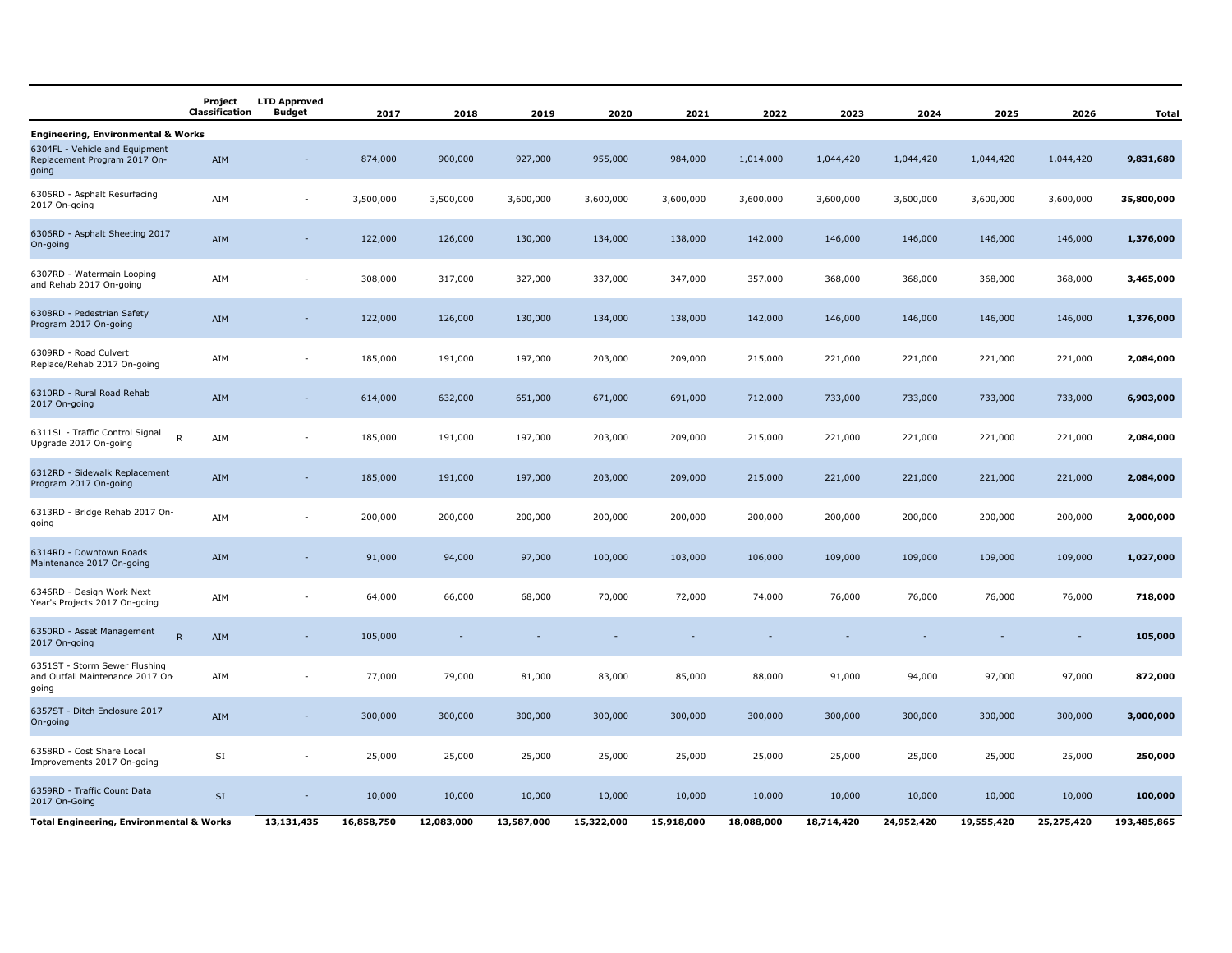|                                                                               | Project<br>Classification | <b>LTD Approved</b><br><b>Budget</b> | 2017       | 2018       | 2019       | 2020                     | 2021       | 2022       | 2023       | 2024       | 2025       | 2026                     | <b>Total</b> |
|-------------------------------------------------------------------------------|---------------------------|--------------------------------------|------------|------------|------------|--------------------------|------------|------------|------------|------------|------------|--------------------------|--------------|
| <b>Fire Department</b>                                                        |                           |                                      |            |            |            |                          |            |            |            |            |            |                          |              |
| 3609FD - Fire Facilities - Roof<br>Repairs                                    | AIM                       | 90,000                               | 94,500     | 84,000     |            |                          |            |            |            |            |            |                          | 268,500      |
| 3717FD - SCBA Fire Health<br>Safety Equipment                                 | AIM                       |                                      |            | 577,500    |            |                          |            |            |            |            |            |                          | 577,500      |
| 6315FD - Fire Vehicle<br>Replacement 2017 On-going                            | AIM                       |                                      |            | 345,450    | 997,500    | 1,239,000                | 1,438,500  | 292,950    |            | 712,950    | 682,500    |                          | 5,708,850    |
| 6349FD - Fire Facilities<br>Management Program 2017 On-<br>going              | AIM                       |                                      | 84,000     | 89,250     | 89,250     | 89,250                   | 89,250     | 89,250     | 89,250     | 94,500     | 94,500     | 99,750                   | 908,250      |
| 6356FD - Fire Equipment<br>Replacement 2017 On-going                          | AIM                       | ٠                                    | 63,000     | 42,000     | 63,000     | 42,000                   | 73,500     | 63,000     | 84,000     | 63,000     | 84,000     | 63,000                   | 640,500      |
| 6360FD - Fire Bunker Gear<br>Replacement Program 2017 On-<br>going            | AIM                       |                                      |            |            |            | $\overline{\phantom{a}}$ | 141,750    | 141,750    | 141,750    |            |            | $\overline{\phantom{a}}$ | 425,250      |
| <b>Total Fire Department</b>                                                  |                           | 90,000                               | 241,500    | 1,138,200  | 1,149,750  | 1,370,250                | 1,743,000  | 586,950    | 315,000    | 870,450    | 861,000    | 162,750                  | 8,528,850    |
| <b>General Government</b>                                                     |                           |                                      |            |            |            |                          |            |            |            |            |            |                          |              |
| 3216GG - Capital Financing (2%<br>of Total Capital Financing Policy<br>Limit) | $\mathsf{SI}\,$           | 2,165,366                            | 397,583    | 402,574    | 406,417    | 420,062                  | 434,820    | 451,814    | 464,200    | 483,740    | 511,317    | 539,604                  | 6,677,497    |
| <b>Total General Government</b>                                               |                           | 2,165,366                            | 397,583    | 402,574    | 406,417    | 420,062                  | 434,820    | 451,814    | 464,200    | 483,740    | 511,317    | 539,604                  | 6,677,497    |
| <b>Local Boards &amp; Commissions</b>                                         |                           |                                      |            |            |            |                          |            |            |            |            |            |                          |              |
| 63350C - Capitol Centre 2017<br>On-going                                      | AIM                       | ٠                                    | 252,000    | 252,000    | 262,500    | 210,000                  | 210,000    | 210,000    | 210,000    | 210,000    | 210,000    | 210,000                  | 2,236,500    |
| 6336CA - North Bay Mattawa<br>Conservation Authority 2017 On-<br>going        | AIM                       | $\overline{a}$                       | 666,538    | 694,374    | 771,569    | 759,165                  | 770,204    | 780,904    | 785,209    | 772,065    | 795,606    | 795,606                  | 7,591,240    |
| 6337PD - North Bay Police<br>Services 2017 On-going                           | AIM                       |                                      | 698,250    | 966,000    | 477,750    | 477,750                  | 372,750    | 294,000    | 556,500    | 556,500    | 556,500    | 556,500                  | 5,512,500    |
| 6338LB - North Bay Public<br>Library 2017 On-going                            | AIM                       | $\overline{a}$                       | 200,000    | 200,000    | 500,000    | 500,000                  | 200,000    | 200,000    | 200,000    | 200,000    | 200,000    | 200,000                  | 2,600,000    |
| <b>Total Local Boards &amp; Commissions</b>                                   |                           | $\sim$                               | 1,816,788  | 2,112,374  | 2,011,819  | 1,946,915                | 1,552,954  | 1,484,904  | 1,751,709  | 1,738,565  | 1,762,106  | 1,762,106                | 17,940,240   |
| <b>Total General Capital Budget</b>                                           |                           | 16,314,974                           | 28,925,630 | 27,759,148 | 26,587,536 | 24,938,527               | 27,955,074 | 28,578,218 | 28,753,879 | 37,473,275 | 34,151,393 | 33,909,930               | 315,347,584  |
| <b>Reserve Funding (R)</b>                                                    |                           |                                      |            |            |            |                          |            |            |            |            |            |                          |              |
| 2919RD - Pearce St. - Francis to<br>Greenhill - Phase II                      |                           | (50,000)                             |            |            |            |                          |            |            |            |            |            |                          | (50,000)     |
| 2919ST - Pearce St. - Francis to<br>Greenhill - Phase II                      |                           | (31, 558)                            |            |            |            |                          |            |            |            |            |            |                          | (31, 558)    |
| 2934ST - Chippewa Creek and<br>Airport Heights Stormwater<br>Retention        |                           | (400,000)                            |            |            |            |                          | (145,000)  |            |            |            |            |                          | (545,000)    |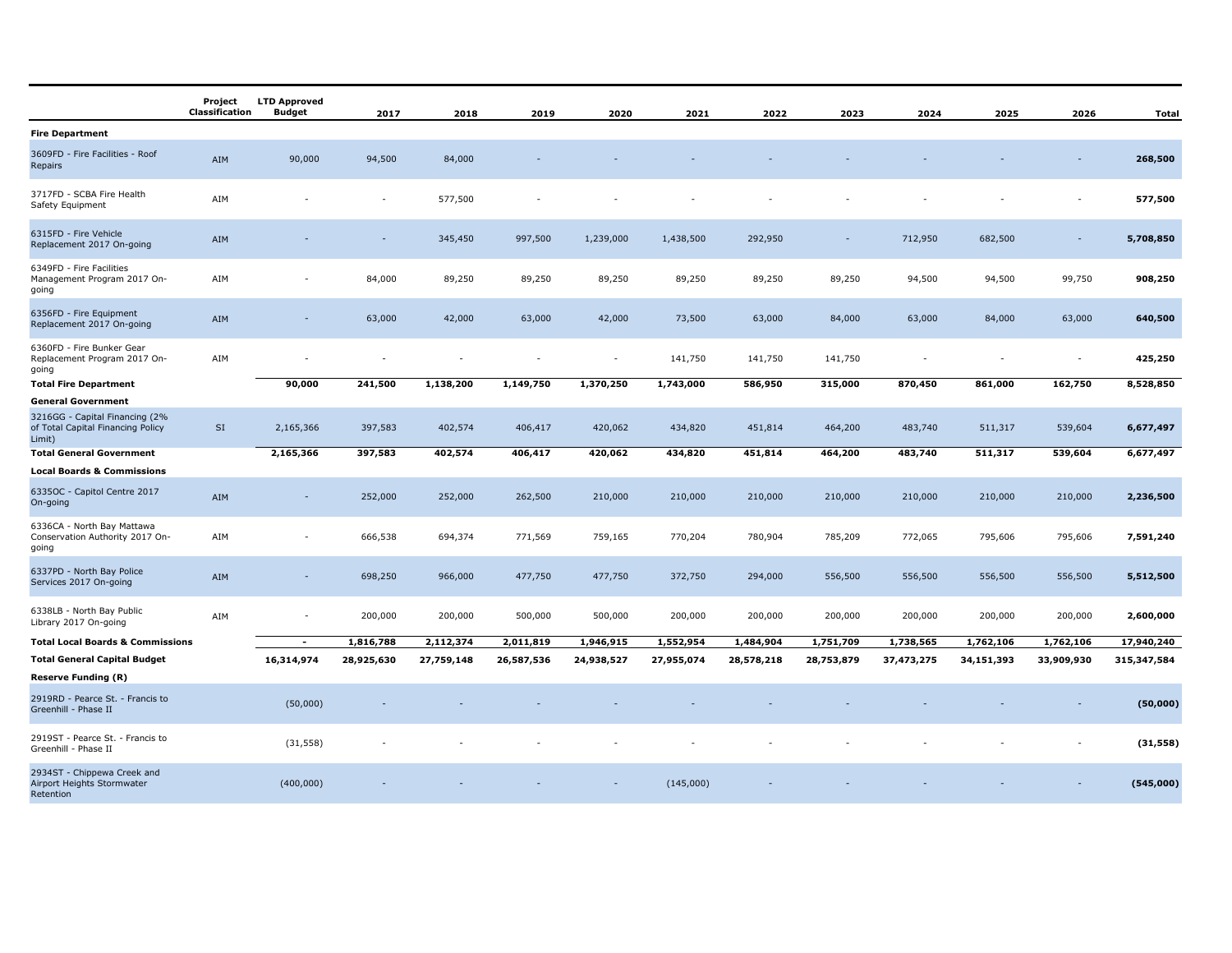|                                                                                              | <b>LTD Approved</b><br>Project<br>Classification<br>Budget | 2017        | 2018       | 2019      | 2020      | 2021        | 2022        | 2023      | 2024                     | 2025                     | 2026       | Total         |
|----------------------------------------------------------------------------------------------|------------------------------------------------------------|-------------|------------|-----------|-----------|-------------|-------------|-----------|--------------------------|--------------------------|------------|---------------|
| <b>Reserve Funding (R)</b>                                                                   |                                                            |             |            |           |           |             |             |           |                          |                          |            |               |
| 3400RD - Lakeshore Dr. (ONR<br>Overpass)                                                     | (467, 433)                                                 |             |            |           |           |             |             |           |                          |                          |            | (467, 433)    |
| 3403RD - Four Mile Lake Rd.<br>Extension to Highway 11                                       |                                                            |             |            |           |           |             | (228, 596)  |           |                          |                          |            | (228, 596)    |
| 3405PK - Parking Property<br>Acquisition Program                                             |                                                            |             |            |           | (300,000) |             |             | (300,000) |                          |                          | (300,000)  | (900, 000)    |
| 3416GD - Merrick Landfill Gas<br>(LFG) Collection Infrastructure                             | (215,000)                                                  | (400,000)   | (75,000)   |           | (225,000) | (500,000)   |             | (65,000)  |                          |                          |            | (1,480,000)   |
| 3423RD - Intersection of<br>Highway 11/17 and Seymour                                        | (483, 763)                                                 |             |            |           |           |             |             |           |                          |                          |            | (483, 763)    |
| 3500RD - Lakeshore Dr. Area -<br>Trunk Watermain and Sewer -<br>Phase 1 - Judge to Gertrude  | $\sim$                                                     | (130,000)   |            |           |           |             |             |           |                          |                          |            | (130,000)     |
| 3500ST - Lakeshore Dr. Area -<br>Trunk Watermain and Sewer -<br>Phase 1 - Judge to Gertrude  |                                                            | (70,000)    |            |           |           |             |             |           |                          |                          |            | (70,000)      |
| 3509PZ - Official Plan 5 Year<br>Review and Study Update                                     |                                                            | (56, 250)   | (56, 250)  |           |           | (33,000)    |             |           |                          |                          |            | (145,500)     |
| 3607RD - Cedar Heights Area -<br>Phase 2 - Larocque BPS,<br>Standpipe, Water and Sewer       |                                                            | (250, 022)  |            |           |           |             |             |           |                          |                          |            | (250, 022)    |
| 3712ST - Greening Nipissing                                                                  |                                                            | (50,000)    | (50,000)   |           |           |             |             |           |                          |                          |            | (100, 000)    |
| 3718PR - Trail System<br>Development Program                                                 |                                                            | (366,000)   |            |           |           |             |             |           |                          |                          |            | (366,000)     |
| 3907GD - Merrick Flare Station -<br><b>TSSA Requirements</b>                                 |                                                            |             |            | (700,000) |           |             |             |           |                          |                          |            | (700,000)     |
| 6311SL - Traffic Control Signal<br>Upgrade 2017 On-going                                     | $\sim$                                                     | (131, 250)  |            |           |           |             |             |           |                          |                          |            | (131, 250)    |
| 6350RD - Asset Management<br>2017 On-going                                                   | $\sim$                                                     | (105,000)   |            |           |           |             |             |           |                          |                          |            | (105,000)     |
| <b>Total Reserve Funding</b>                                                                 | (1,647,754)                                                | (1,558,522) | (181, 250) | (700,000) | (525,000) | (678,000)   | (228, 596)  | (365,000) | $\overline{\phantom{a}}$ | $\overline{\phantom{a}}$ | (300, 000) | (6, 184, 122) |
| <b>Grants and Other Funding Sources (F)</b><br>3305RD - Main St. Paving Stone<br>Replacement |                                                            |             |            |           |           | (1,000,000) |             |           |                          |                          |            | (1,000,000)   |
| 3400RD - Lakeshore Dr. (ONR<br>Overpass)                                                     | (3,000,000)                                                |             |            |           |           |             |             |           |                          |                          |            | (3,000,000)   |
| 3403RD - Four Mile Lake Rd.<br>Extension to Highway 11                                       |                                                            |             |            |           |           |             | (2,000,000) |           |                          |                          |            | (2,000,000)   |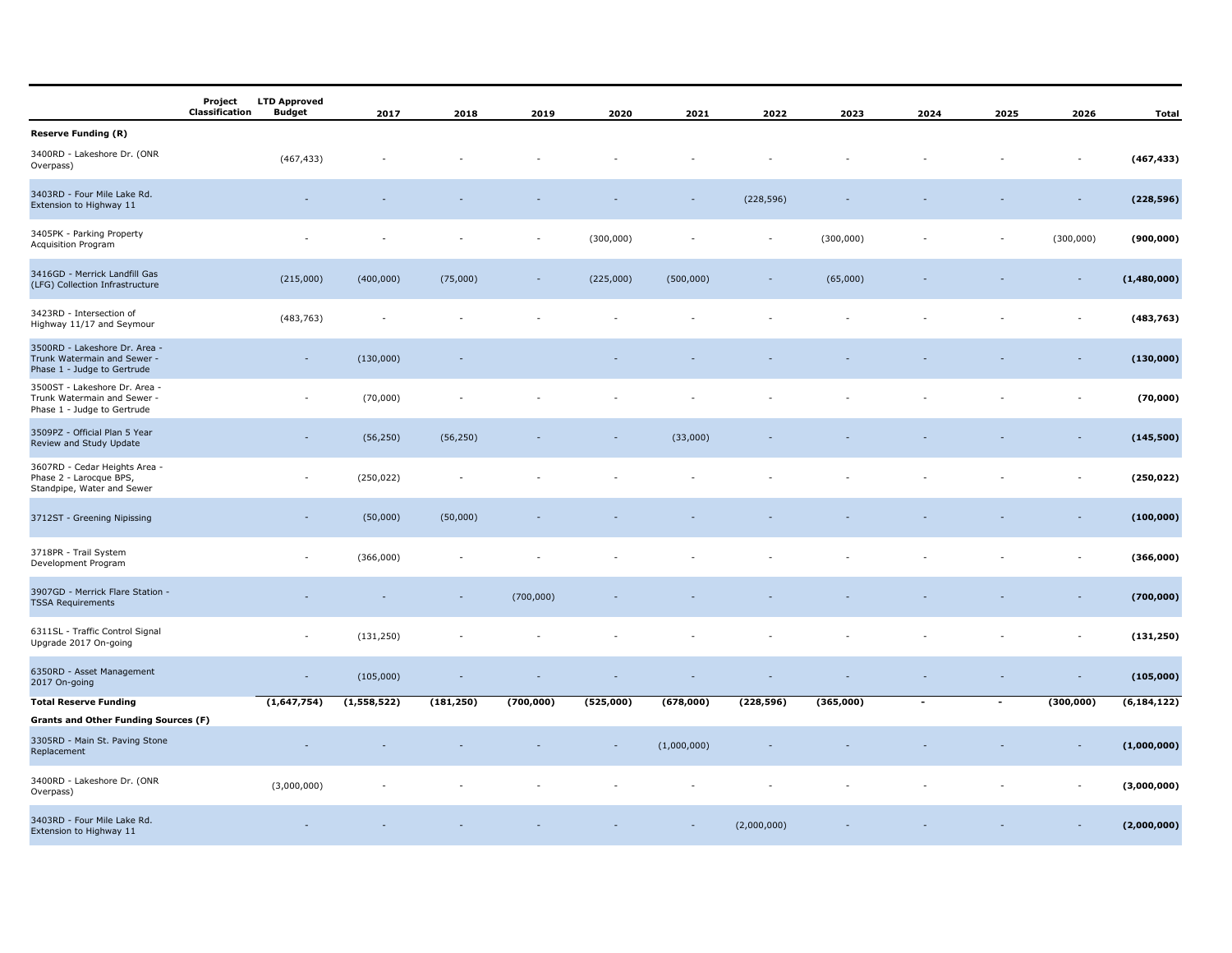|                                                                                                                                                                                                                                                                              | Project<br><b>Classification</b> | <b>LTD Approved</b><br><b>Budget</b> | 2017                                                                                | 2018                                                                                      | 2019                                                                   | 2020                                                                   | 2021                                                                 | 2022                                                                    | 2023                                                           | 2024                                                           | 2025                                                           | 2026                                                       | Total                                                                                            |
|------------------------------------------------------------------------------------------------------------------------------------------------------------------------------------------------------------------------------------------------------------------------------|----------------------------------|--------------------------------------|-------------------------------------------------------------------------------------|-------------------------------------------------------------------------------------------|------------------------------------------------------------------------|------------------------------------------------------------------------|----------------------------------------------------------------------|-------------------------------------------------------------------------|----------------------------------------------------------------|----------------------------------------------------------------|----------------------------------------------------------------|------------------------------------------------------------|--------------------------------------------------------------------------------------------------|
| Grants and Other Funding Sources (F)                                                                                                                                                                                                                                         |                                  |                                      |                                                                                     |                                                                                           |                                                                        |                                                                        |                                                                      |                                                                         |                                                                |                                                                |                                                                |                                                            |                                                                                                  |
| 3415RD - Trout Lake Rd. (ONR<br>Overpass)                                                                                                                                                                                                                                    |                                  |                                      | (2,917,728)                                                                         |                                                                                           |                                                                        |                                                                        |                                                                      |                                                                         |                                                                |                                                                |                                                                |                                                            | (2,917,728)                                                                                      |
| 3423RD - Intersection of<br>Highway 11/17 and Seymour                                                                                                                                                                                                                        |                                  | (1,984,200)                          | (345,800)                                                                           |                                                                                           |                                                                        |                                                                        |                                                                      |                                                                         |                                                                |                                                                |                                                                |                                                            | (2,330,000)                                                                                      |
| 3518PR - King's Landing<br>Commercialization of Waterfront                                                                                                                                                                                                                   |                                  | (675,000)                            | (1,599,736)                                                                         | (2,571,428)                                                                               | (1,904,762)                                                            |                                                                        |                                                                      |                                                                         |                                                                |                                                                |                                                                |                                                            | (6,750,926)                                                                                      |
| 3607RD - Cedar Heights Area -<br>Phase 2 - Larocque BPS,<br>Standpipe, Water and Sewer                                                                                                                                                                                       |                                  |                                      | (714, 285)                                                                          |                                                                                           |                                                                        |                                                                        |                                                                      |                                                                         |                                                                |                                                                |                                                                |                                                            | (714, 285)                                                                                       |
| 3619RD - Cassells St. - Phase 1 -<br>Olive to Duke and Chippewa<br>Creek Bridge                                                                                                                                                                                              |                                  |                                      |                                                                                     | (2, 285, 710)                                                                             |                                                                        |                                                                        |                                                                      |                                                                         |                                                                |                                                                |                                                                |                                                            | (2, 285, 710)                                                                                    |
| 3619ST - Cassells St. - Phase 1 -<br>Olive to Duke and Chippewa<br>Creek Bridge                                                                                                                                                                                              |                                  |                                      |                                                                                     | (253,960)                                                                                 |                                                                        |                                                                        |                                                                      |                                                                         |                                                                |                                                                |                                                                |                                                            | (253, 960)                                                                                       |
| 3718PR - Trail System<br>Development Program                                                                                                                                                                                                                                 |                                  |                                      | (325,000)                                                                           |                                                                                           |                                                                        |                                                                        |                                                                      |                                                                         |                                                                |                                                                |                                                                |                                                            | (325,000)                                                                                        |
| 6348TR - Transit Coach<br>Replacement Program 2017 On-<br>going                                                                                                                                                                                                              |                                  |                                      | (250,000)                                                                           | (130,000)                                                                                 |                                                                        |                                                                        |                                                                      |                                                                         |                                                                |                                                                |                                                                |                                                            | (380,000)                                                                                        |
| Ontario Community<br>Infrastructure Fund (OCIF)                                                                                                                                                                                                                              |                                  |                                      | (1, 180, 761)                                                                       | (1,672,672)                                                                               | (2,569,870)                                                            | (2,569,870)                                                            | (2,569,870)                                                          | (2,569,870)                                                             | (2,569,870)                                                    | (2, 569, 870)                                                  | (2,569,870)                                                    | (2,569,870)                                                | (23, 412, 393)                                                                                   |
| <b>Total Grants and Other Funding Sources</b>                                                                                                                                                                                                                                |                                  | (5,659,200)                          | (7, 333, 310)                                                                       | (6,913,770)                                                                               | (4,474,632)                                                            | (2, 569, 870)                                                          | (3,569,870)                                                          | (4, 569, 870)                                                           | (2, 569, 870)                                                  | (2,569,870)                                                    | (2,569,870)                                                    | (2,569,870)                                                | (45, 370, 002)                                                                                   |
| <b>Net General Capital Budget</b>                                                                                                                                                                                                                                            |                                  | 9,008,020                            | 20,033,798                                                                          | 20,664,128                                                                                | 21,412,904                                                             | 21,843,657                                                             | 23,707,204                                                           | 23,779,752                                                              | 25,819,009                                                     | 34,903,405                                                     | 31,581,523                                                     | 31,040,060                                                 | 263,793,460                                                                                      |
| <b>Capital Funding Policy Limit</b><br>Capital Levy in Operating Budget<br>Debenture and Long-term Debt<br>Hydro Money to Invest in Capital<br>Federal Gas Tax<br><b>Target Policy for Net</b><br><b>Expenditures</b><br>Less Memorial Gardens Remaining Ten Year Commitment |                                  |                                      | (7,616,804)<br>(5,000,000)<br>(4,000,000)<br>(3,262,323)<br>(19,879,127)<br>250,000 | (7, 711, 033)<br>(5,000,000)<br>(4,000,000)<br>(3, 417, 671)<br>(20, 128, 704)<br>400,000 | (8,369,016)<br>(8,500,000)<br>(3,451,848)<br>(20, 320, 864)<br>400,000 | (9,051,271)<br>(8,500,000)<br>(3,451,848)<br>(21,003,119)<br>1,100,000 | (9,789,158)<br>(8,500,000)<br>(3,451,848)<br>(21,741,006)<br>400,000 | (10, 638, 861)<br>(8,500,000)<br>(3,451,848)<br>(22,590,709)<br>300,000 | (11, 223, 635)<br>(8,500,000)<br>(3,486,366)<br>(23, 210, 001) | (12, 200, 637)<br>(8,500,000)<br>(3,486,366)<br>(24, 187, 003) | (13, 579, 476)<br>(8,500,000)<br>(3,486,366)<br>(25, 565, 842) | (14,993,854)<br>(8,500,000)<br>(3,486,366)<br>(26,980,220) | (105, 173, 745)<br>(78,000,000)<br>(8,000,000)<br>(34, 432, 850)<br>(225, 606, 595)<br>2,850,000 |
| <b>Adjusted Target Policy</b><br>(\$Available) \$Funding Needed                                                                                                                                                                                                              |                                  |                                      | (19,629,127)<br>404,671                                                             | (19, 728, 704)<br>935,424                                                                 | (19, 920, 864)<br>1,492,040                                            | (19,903,119)<br>1,940,538                                              | (21, 341, 006)<br>2,366,198                                          | (22, 290, 709)<br>1,489,043                                             | (23,210,001<br>2,609,008                                       | (24, 187, 003)<br>10,716,402                                   | (25, 565, 842)<br>6,015,681                                    | (26,980,220)<br>4,059,840                                  | (222, 756, 595)<br>32,028,845                                                                    |
| Increase in Capital Levy in Operating by 0.5%                                                                                                                                                                                                                                |                                  |                                      | (404, 671)                                                                          | (819, 460)                                                                                | (1,099,776)                                                            | (1,099,776)                                                            | (1,099,776)                                                          | (1,099,776)                                                             | (1,099,776)                                                    | (1,099,776)                                                    | (1,120,671)                                                    | (1, 141, 964)                                              | (10,085,422)                                                                                     |
| (\$Available) \$Funding Needed Adjusted                                                                                                                                                                                                                                      |                                  |                                      | $\overline{\phantom{a}}$                                                            | 115,964                                                                                   | 392,264                                                                | 840,762                                                                | 1,266,422                                                            | 389,267                                                                 | 1,509,232                                                      | 9,616,626                                                      | 4,895,010                                                      | 2,917,876                                                  | 21,943,423                                                                                       |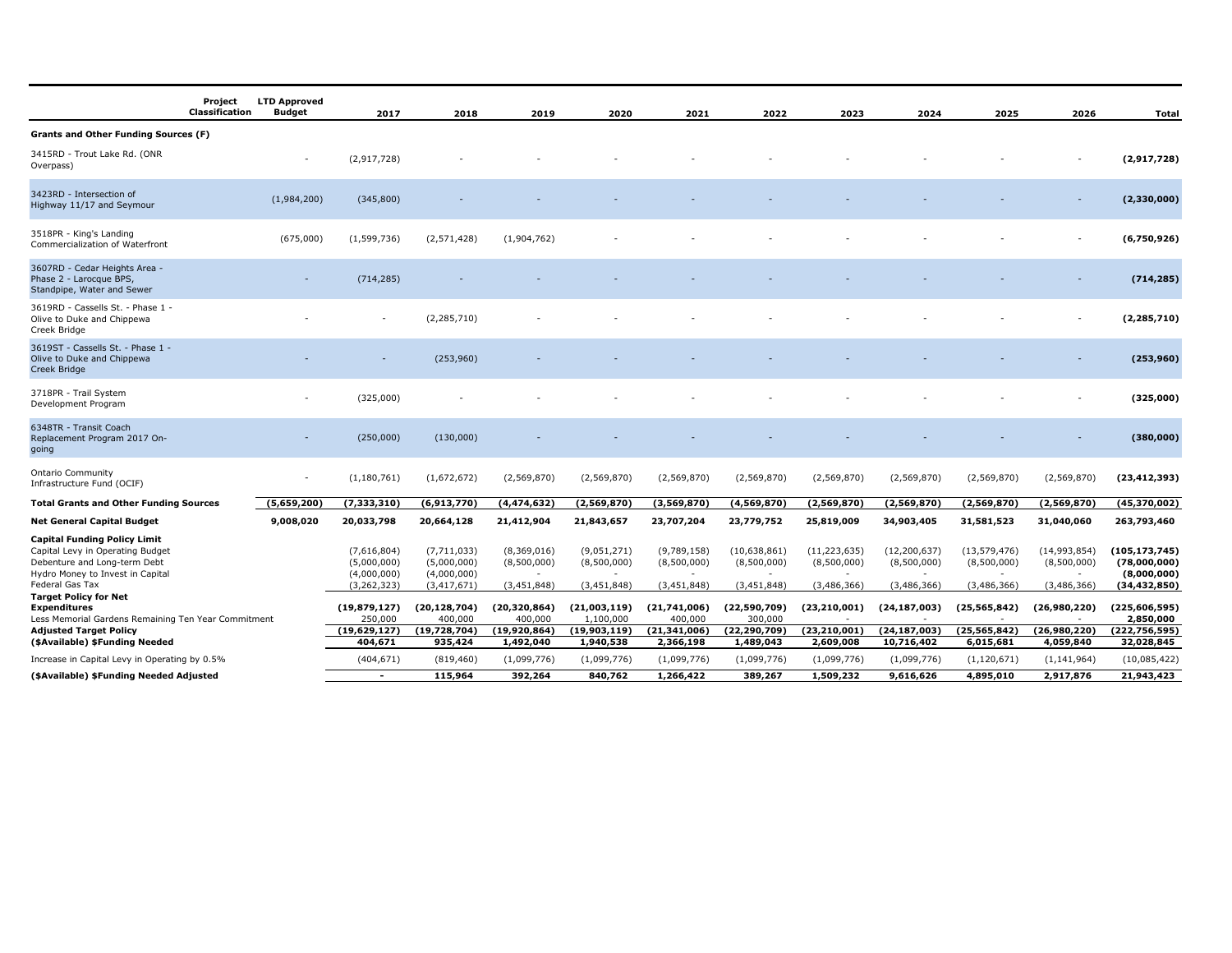## **2017 Water and Wastewater Capital Budget and Capital Forecast for 2018 to 2026 by Business Unit**

|                                                                                             | Project<br><b>Classification</b> | <b>LTD Approved</b><br><b>Budget</b> | 2017           | 2018    | 2019      | 2020      | 2021    | 2022    | 2023    | 2024      | 2025      | 2026                     | <b>Total</b> |
|---------------------------------------------------------------------------------------------|----------------------------------|--------------------------------------|----------------|---------|-----------|-----------|---------|---------|---------|-----------|-----------|--------------------------|--------------|
| Wastewater                                                                                  |                                  |                                      |                |         |           |           |         |         |         |           |           |                          |              |
| 2919SS - Pearce St. - Francis to<br>Greenhill - Phase II                                    | G                                | 54,048                               | 300,000        |         |           |           |         |         |         |           |           |                          | 354,048      |
| 3061SS - Main St. - Gormanville<br>to Memorial                                              | G                                | 58,227                               |                |         |           |           |         |         |         | 3,500,000 |           |                          | 3,558,227    |
| 3212SS - Francis St. Sewer<br>Upsizing                                                      | ${\mathsf G}$                    |                                      |                |         |           |           |         | 75,000  |         | 1,250,000 |           |                          | 1,325,000    |
| 3308SS - Wastewater Treatment<br>Plant - Electrical Upgrades                                | AIM                              | 750,000                              | 275,000        | 275,000 | 275,000   | 275,000   | 275,000 | 275,000 | 275,000 | 275,000   | 275,000   | 275,000                  | 3,500,000    |
| 3309SS - Wastewater Treatment<br>Plant - Raw Sewage Pumping<br>Station                      | $\mathsf{R}$<br>AIM              | 550,000                              | 700,000        | 800,000 |           |           |         |         |         |           |           |                          | 2,050,000    |
| 3310SS - Wastewater Treatment<br>Plant - Upgrade Aeration System                            | AIM                              | 174,454                              | 150,000        |         |           |           |         |         |         |           |           | ÷,                       | 324,454      |
| 3313SS - Wastewater Treatment<br>Plant - Major Valve Replacement<br>Program                 | AIM                              | 140,000                              | 30,000         |         |           |           |         |         |         |           |           |                          | 170,000      |
| 3314SS - Wastewater Treatment<br>Plant - Structural Repair                                  | AIM                              | 600,000                              | 250,000        | 200,000 |           |           | 900,000 |         |         |           |           | $\overline{\phantom{0}}$ | 1,950,000    |
| 3317SS - Wastewater Treatment R<br>Plant - Backup Generation                                | AIM                              | 577,031                              | 2,000,000      |         |           |           |         |         |         |           |           |                          | 2,577,031    |
| 3406SS - Gertrude Rd. - Knox to<br>Lakeshore - Sanitary Forcemain                           | AIM                              | 901,378                              | 100,000        |         |           |           |         |         |         |           |           |                          | 1,001,378    |
| 3500SS - Lakeshore Dr. Area -<br>Trunk Watermain and Sewer -<br>Phase 1 - Judge to Gertrude | AIM<br>$\mathsf{R}$              | $\sim$                               | 255,000        |         | 5,100,000 |           |         |         |         |           |           |                          | 5,355,000    |
| 3514SS - Sage Rd. Area Trunk<br>Rehab                                                       | AIM                              |                                      |                |         |           |           | 300,000 | 200,000 |         |           | 3,500,000 | $\overline{\phantom{0}}$ | 4,000,000    |
| 3607SS - Cedar Heights Area -<br>Phase 2 - Larocque BPS,<br>Standpipe, Water and Sewer      | ${\sf R}$<br>G<br>F              |                                      | 450,000        |         |           |           |         |         |         |           |           |                          | 450,000      |
| 3617SS - Marshall 500 mm<br>Forcemain Condition Assessment<br>and Rehab                     | AIM                              | 150,000                              |                |         |           | 1,500,000 |         |         |         |           |           |                          | 1,650,000    |
| 3618SS - Pumping Station<br>Replacement (Premier and<br>Wallace)                            | AIM                              | 50,000                               | 1,000,000      |         |           |           |         |         |         |           |           |                          | 1,050,000    |
| 3619SS - Cassells St. - Phase 1 -<br>Olive to Duke and Chippewa<br>Creek Bridge             | AIM<br>F                         | 75,000                               | $\overline{a}$ | 500,000 |           |           |         |         |         |           |           |                          | 575,000      |
| 3713SS - John St. - Second to<br>Worthington                                                | AIM                              | $\sim$                               | 200,000        |         |           |           |         |         |         |           |           |                          | 200,000      |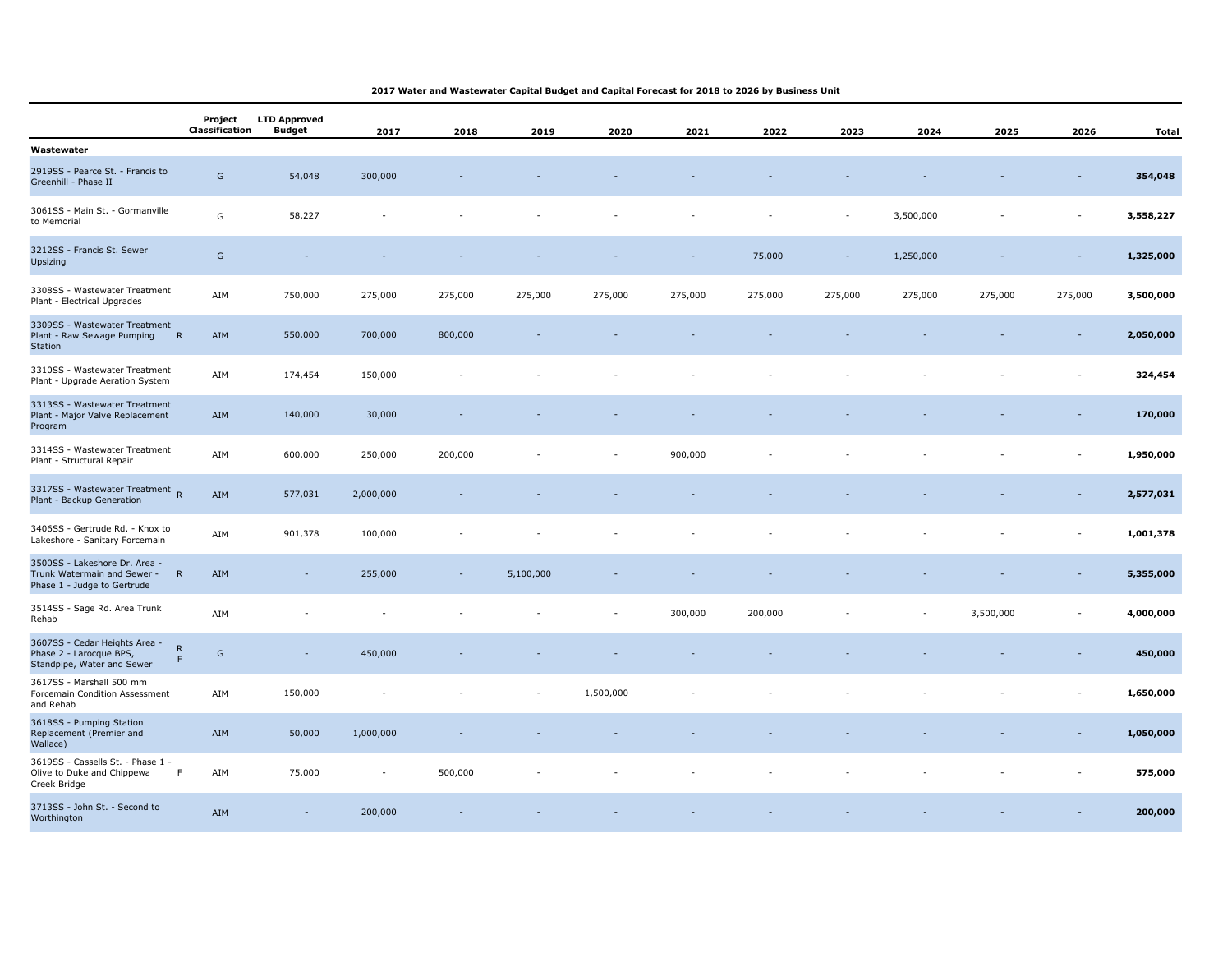|                                                                                           | Project<br>Classification | <b>LTD Approved</b><br>Budget | 2017      | 2018      | 2019      | 2020      | 2021      | 2022                     | 2023                     | 2024      | 2025      | 2026      | Total      |
|-------------------------------------------------------------------------------------------|---------------------------|-------------------------------|-----------|-----------|-----------|-----------|-----------|--------------------------|--------------------------|-----------|-----------|-----------|------------|
| Wastewater                                                                                |                           |                               |           |           |           |           |           |                          |                          |           |           |           |            |
| 3714SS - Wastewater Treatment<br>Plant - TSSA Upgrades                                    | AIM                       |                               | 500,000   | 500,000   |           |           |           |                          |                          |           |           |           | 1,000,000  |
| 3719SS - Digester Replacement                                                             | AIM                       |                               |           | 1,800,000 |           |           |           |                          |                          |           |           |           | 1,800,000  |
| 3800SS - Cassells St. - Phase 2 -<br>Olive to Highway 11/17 & King<br>to Duke             | AIM                       |                               |           |           |           | 500,000   |           |                          |                          |           |           |           | 500,000    |
| 3802SS - Lakeshore Dr. - Trunk<br>Watermain and Sewer - Phase 2 -<br>Gertrude to Marshall | AIM                       |                               |           |           |           |           | 150,000   |                          | 3,000,000                |           |           |           | 3,150,000  |
| 3806SS - Lakeshore Dr. - Birchs<br>to Premier                                             | AIM                       |                               |           | 75,000    | ÷,        | 500,000   |           |                          |                          |           |           |           | 575,000    |
| 3901SS - Clarence St. -<br>Reconstruction - Jane to<br>Norwood                            | AIM                       |                               |           |           |           |           |           |                          |                          | 25,000    |           | 250,000   | 275,000    |
| 4103SS - Wastewater Treatment<br>Plant Expansion                                          | AIM                       |                               |           |           |           | 2,000,000 | 500,000   | 2,000,000                |                          |           |           | 7,000,000 | 11,500,000 |
| 4202SS - Infiltration<br>Reduction/Flow Monitoring<br>Program - Phase 3                   | $\mathsf{SI}\xspace$      |                               |           |           |           |           | 200,000   |                          |                          |           |           |           | 200,000    |
| 4300SS - North Highway 11<br>Servicing and Airport Industrial<br>Park Expansion           | G                         |                               |           |           |           |           |           | 200,000                  | $\overline{\phantom{a}}$ | 2,000,000 | 2,500,000 |           | 4,700,000  |
| 4402SS - Chippewa Trunk Sewer<br>Major Rehabilitation &<br>Replacement                    | AIM                       |                               |           |           |           |           |           | 200,000                  | $\overline{\phantom{a}}$ | 2,500,000 |           |           | 2,700,000  |
| 6339SS - Digester and Grit<br>Removal 2017-On-going                                       | AIM                       |                               |           | 200,000   | ٠         | 200,000   |           | $\overline{\phantom{a}}$ | 109,000                  |           |           |           | 509,000    |
| 6340SS - Sewage Lift Stations<br>2017 On-going                                            | AIM                       |                               | 103,000   | 106,000   | 109,000   | 112,000   | 115,000   | 118,000                  | 122,000                  | 126,000   | 130,000   | 130,000   | 1,171,000  |
| 6342SS - Sewer Emergency<br>Repair/Rehab 2017 On-going                                    | AIM                       | ٠                             | 65,000    | 65,000    | 65,000    | 67,000    | 69,000    | 71,000                   | 73,000                   | 75,000    | 75,000    | 75,000    | 700,000    |
| 6352SS - Wastewater Treatment<br>Plant Rehab 2017 On-going                                | AIM                       | $\sim$                        | 350,000   | 325,000   | 300,000   | 275,000   | 250,000   | 225,000                  | 200,000                  | 175,000   | 150,000   | 150,000   | 2,400,000  |
| <b>Total Wastewater</b>                                                                   |                           | 4,080,138                     | 6,728,000 | 4,846,000 | 5,849,000 | 5,429,000 | 2,759,000 | 3,364,000                | 3,779,000                | 9,926,000 | 6,630,000 | 7,880,000 | 61,270,138 |
| Water<br>2919WS - Pearce St. - Francis to $R$<br>Greenhill - Phase II                     | G                         | 43,043                        | 800,000   |           |           |           |           |                          |                          |           |           |           | 843,043    |
| 3319WS - Ellendale Upgrades as<br>per Condition Assessment                                | AIM                       | 850,226                       | 500,000   |           |           |           |           |                          |                          |           |           |           | 1,350,226  |
| 3412WS - Watermain<br>Replacement Program                                                 | AIM                       | 400,000                       | 200,000   |           |           |           |           |                          |                          |           |           |           | 600,000    |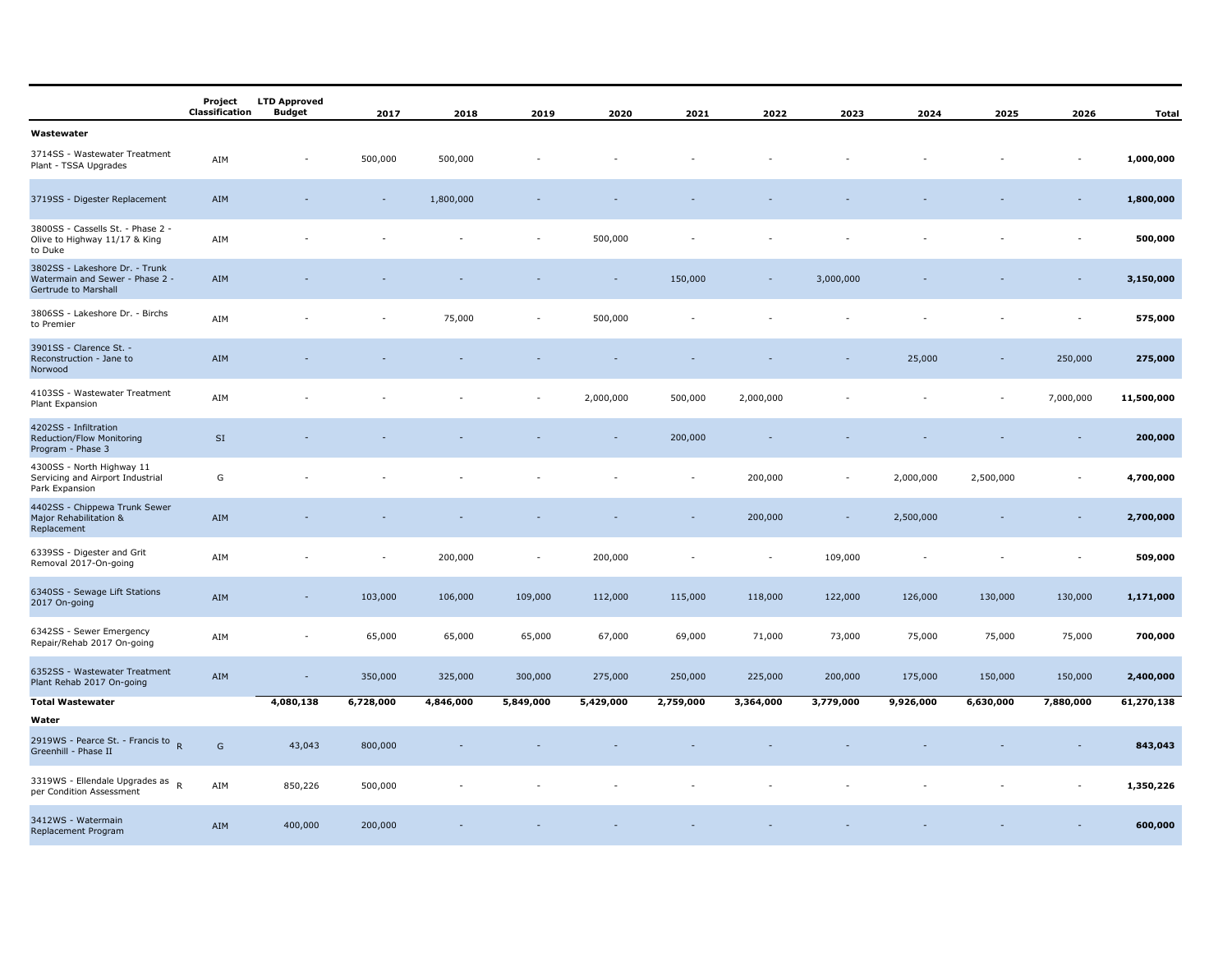|                                                                                                      |                   | Project<br>Classification | <b>LTD Approved</b><br><b>Budget</b> | 2017                         | 2018           | 2019      | 2020    | 2021      | 2022      | 2023      | 2024    | 2025          | 2026                     | <b>Total</b> |
|------------------------------------------------------------------------------------------------------|-------------------|---------------------------|--------------------------------------|------------------------------|----------------|-----------|---------|-----------|-----------|-----------|---------|---------------|--------------------------|--------------|
| Water<br>3500WS - Lakeshore Dr. Area -<br>Trunk Watermain and Sewer -<br>Phase 1 - Judge to Gertrude | $\mathsf{R}$      | AIM                       | $\overline{\phantom{a}}$             | 110,000                      | $\overline{a}$ | 2,200,000 |         |           |           |           |         |               |                          | 2,310,000    |
| 3517WS - Birchs Rd. Standpipe<br>Maintenance and Rehab                                               |                   | AIM                       | 250,000                              |                              |                |           |         | 200,000   |           |           |         |               |                          | 450,000      |
| 3601WS - Worthington,<br>Sherbrooke, First 4" Watermain<br>Replacement                               |                   | AIM                       | $\overline{\phantom{a}}$             | 100,000                      |                |           | ٠       | 1,200,000 |           |           |         |               | $\overline{a}$           | 1,300,000    |
| 3605WS - Ellendale Second<br>Reservoir & Second Feed                                                 | ${\sf R}$<br>F    | $\mathsf{SI}\xspace$      | 230,000                              | $\sim$                       | 750,000        |           |         |           |           |           |         | $\mathcal{L}$ | 10,000,000               | 10,980,000   |
| 3606WS - O'Brien St.<br>Reconstruction - Airport to High                                             |                   | AIM                       |                                      |                              |                |           |         |           |           | 75,000    | ÷       | 2,000,000     | $\overline{\phantom{a}}$ | 2,075,000    |
| 3607WS - Cedar Heights Area -<br>Phase 2 - Larocque BPS,<br>Standpipe, Water and Sewer               | $\mathsf{R}$<br>F | G                         | $\overline{\phantom{a}}$             | 4,600,000                    |                |           |         |           |           |           |         |               |                          | 4,600,000    |
| 3619WS - Cassells St. - Phase 1 -<br>Olive to Duke and Chippewa<br>Creek Bridge                      | F                 | AIM                       |                                      | $\qquad \qquad \blacksquare$ | 500,000        |           |         |           |           |           |         |               |                          | 500,000      |
| 3620WS - CFB Reservoir<br>Replacement                                                                |                   | AIM                       | 50,000                               |                              | 3,000,000      |           |         |           |           |           |         |               |                          | 3,050,000    |
| 3700WS - Seymour St. - Station<br>to Wallace - Widening and<br>Signals                               |                   | G                         |                                      |                              |                |           | 50,000  |           | 2,500,000 |           |         |               |                          | 2,550,000    |
| 3701WS - Norman/Chapais<br>Connection Watermain                                                      |                   | $\mathsf{SI}\xspace$      |                                      |                              |                |           |         |           |           |           | 150,000 |               | 2,000,000                | 2,150,000    |
| 3709WS - Watermain - Cathodic<br>Protection Program                                                  |                   | AIM                       |                                      |                              |                | 400,000   |         | 200,000   |           |           |         |               |                          | 600,000      |
| 3713WS - John St. - Second to<br>Worthington                                                         |                   | AIM                       |                                      | 200,000                      |                |           |         |           |           |           |         |               |                          | 200,000      |
| 3800WS - Cassells St. - Phase 2 -<br>Olive to Highway 11/17 & King<br>to Duke                        |                   | AIM                       |                                      |                              |                |           | 800,000 |           |           |           |         |               |                          | 800,000      |
| 3802WS - Lakeshore Dr. - Trunk<br>Watermain and Sewer - Phase 2 -<br>Gertrude to Marshall            |                   | AIM                       |                                      |                              |                |           |         | 85,000    |           | 1,700,000 |         |               |                          | 1,785,000    |
| 3804WS - Public Works Backup<br>Generator Replacement                                                |                   | AIM                       |                                      |                              | 125,000        |           |         |           |           |           |         |               |                          | 125,000      |
| 3806WS - Lakeshore Dr. - Birchs<br>to Premier                                                        |                   | AIM                       |                                      |                              | 75,000         |           | 500,000 |           |           |           |         |               |                          | 575,000      |
| 3807WS - Ellendale Generator<br>Replacement                                                          |                   | AIM                       |                                      |                              | 500,000        |           |         |           |           |           |         |               |                          | 500,000      |
| 3900WS - Cedar Heights Rd. -<br>Highway 11 to Larocque Urban<br>Upgrade and Watermain                |                   | SI                        |                                      |                              |                |           |         | 150,000   |           | 5,000,000 |         |               |                          | 5,150,000    |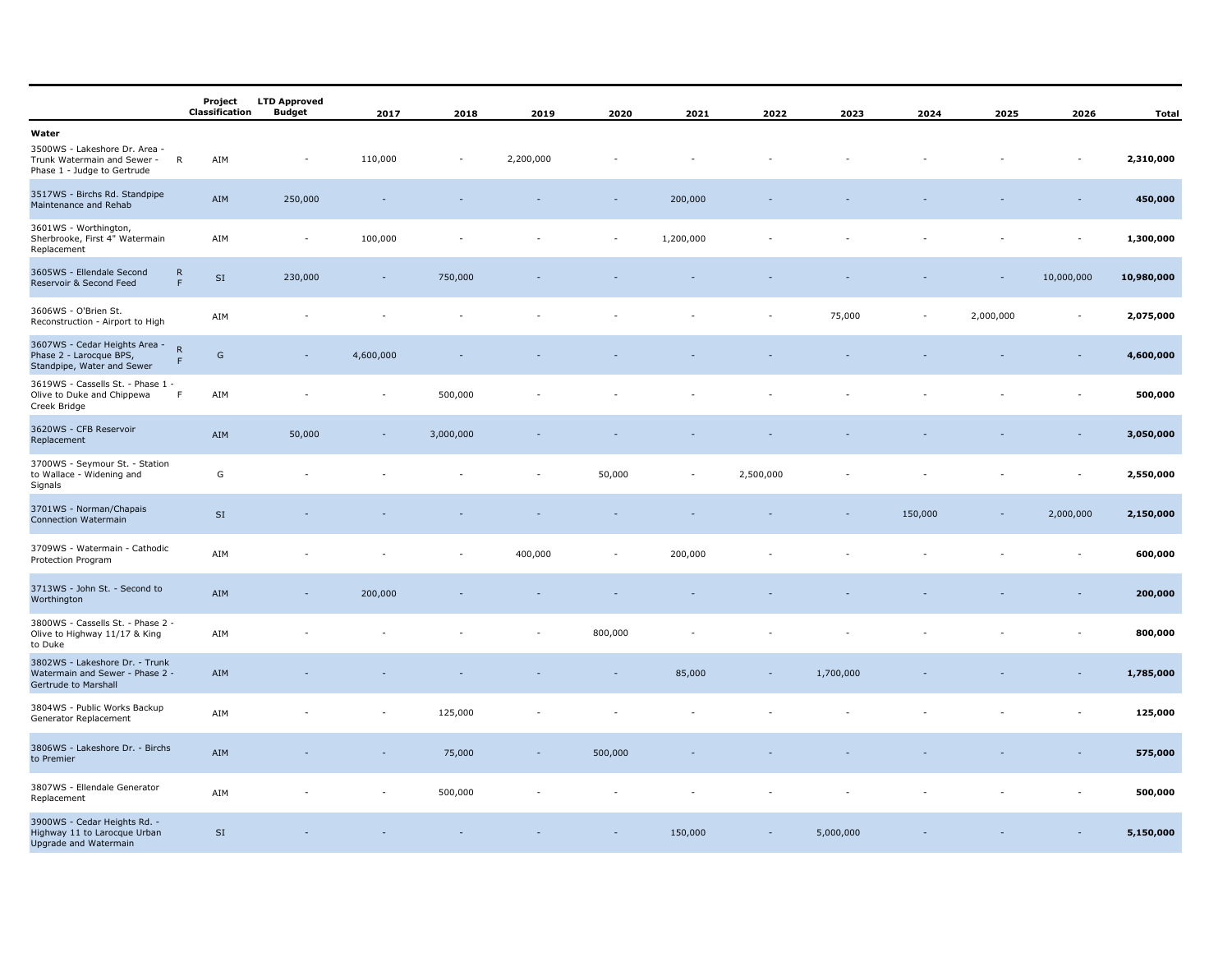|                                                                                    | Project<br>Classification | <b>LTD Approved</b><br><b>Budget</b> | 2017    | 2018                     | 2019    | 2020                     | 2021                     | 2022      | 2023                     | 2024      | 2025      | 2026                     | <b>Total</b> |
|------------------------------------------------------------------------------------|---------------------------|--------------------------------------|---------|--------------------------|---------|--------------------------|--------------------------|-----------|--------------------------|-----------|-----------|--------------------------|--------------|
| Water                                                                              |                           |                                      |         |                          |         |                          |                          |           |                          |           |           |                          |              |
| 3901WS - Clarence St. -<br>Reconstruction - Jane to<br>Norwood                     | AIM                       |                                      |         |                          |         |                          |                          |           |                          | 25,000    |           | 250,000                  | 275,000      |
| 4003WS - Membrane Module<br>Replacement                                            | $\mathsf{R}$<br>AIM       |                                      |         |                          |         |                          | $\overline{\phantom{a}}$ | 3,240,000 |                          |           |           | $\overline{\phantom{a}}$ | 3,240,000    |
| 4102WS - Ellendale Pumping<br>Station Second Feed to Airport                       | SI                        |                                      |         | 200,000                  | ٠       | 2,500,000                |                          |           |                          |           |           |                          | 2,700,000    |
| 4200WS - Lakeshore Dr. -<br>Marshall to Sunset - Phase 3 -<br>Watermain and 1 Lane | SI                        |                                      |         |                          |         | 75,000                   |                          | 1,620,000 |                          |           |           |                          | 1,695,000    |
| 4300WS - North Highway 11<br>Servicing and Airport Industrial<br>Park Expansion    | G                         |                                      |         |                          |         |                          | ٠                        | 200,000   | $\overline{\phantom{a}}$ | 2,000,000 | 2,500,000 | $\overline{\phantom{a}}$ | 4,700,000    |
| 4500WS - Franklin & John Trunk<br>Watermain                                        | $\mathsf{SI}$             |                                      |         |                          | 200,000 | $\overline{\phantom{a}}$ | 5,000,000                |           |                          |           |           |                          | 5,200,000    |
| 6303WS - City Share of<br>Development Costs 2017 On-<br>going                      | G                         |                                      | ۰       | 260,000                  | 280,000 | 300,000                  | 320,000                  | 340,000   | 360,000                  | 360,000   | 360,000   | 360,000                  | 2,940,000    |
| 6304WS - Vehicle and<br>Equipment Replacement Program<br>2017 On-going             | AIM                       |                                      | 656,000 | 676,000                  | 696,000 | 717,000                  | 739,000                  | 761,000   | 784,000                  | 784,000   | 784,000   | 784,000                  | 7,381,000    |
| 6307WS - Watermain Looping<br>and Rehab 2017 On-going                              | AIM                       | $\overline{\phantom{0}}$             | 420,000 | 420,000                  | 420,000 | 420,000                  | 500,000                  | 500,000   | 500,000                  | 500,000   | 500,000   | 500,000                  | 4,680,000    |
| 6334WS - System Technology<br>Program 2017 On-going                                | AIM                       |                                      | 111,000 | 114,000                  | 117,000 | 121,000                  | 125,000                  | 129,000   | 133,000                  | 133,000   | 133,000   | 133,000                  | 1,249,000    |
| 6341WS - Hydrant and Valve<br>Rehab 2017 On-going                                  | AIM                       |                                      | 185,000 | 191,000                  | 197,000 | 203,000                  | 209,000                  | 215,000   | 221,000                  | 221,000   | 221,000   | 221,000                  | 2,084,000    |
| 6342WS - Water Emergency<br>Repair/Rehab 2017 On-going                             | AIM                       |                                      | 65,000  | 65,000                   | 65,000  | 67,000                   | 69,000                   | 71,000    | 73,000                   | 73,000    | 73,000    | 73,000                   | 694,000      |
| 6343WS - Flush Watermains<br>2017 On-going                                         | AIM                       | ۰                                    | 246,000 | 253,000                  | 261,000 | 269,000                  | 277,000                  | 285,000   | 294,000                  | 294,000   | 294,000   | 294,000                  | 2,767,000    |
| 6344WS - Water Plant<br>Maintenance 2017 On-going                                  | AIM                       |                                      | 200,000 | $\overline{\phantom{a}}$ | 212,000 | $\overline{\phantom{a}}$ | 300,000                  | 300,000   | 300,000                  | 300,000   | 300,000   | 300,000                  | 2,212,000    |
| 6345WS - Watermain<br>Replace/Ream/Reline 2017 On-<br>going                        | AIM                       |                                      | 185,000 | 191,000                  | 197,000 | 203,000                  | 209,000                  | 215,000   | 221,000                  | 221,000   | 221,000   | 221,000                  | 2,084,000    |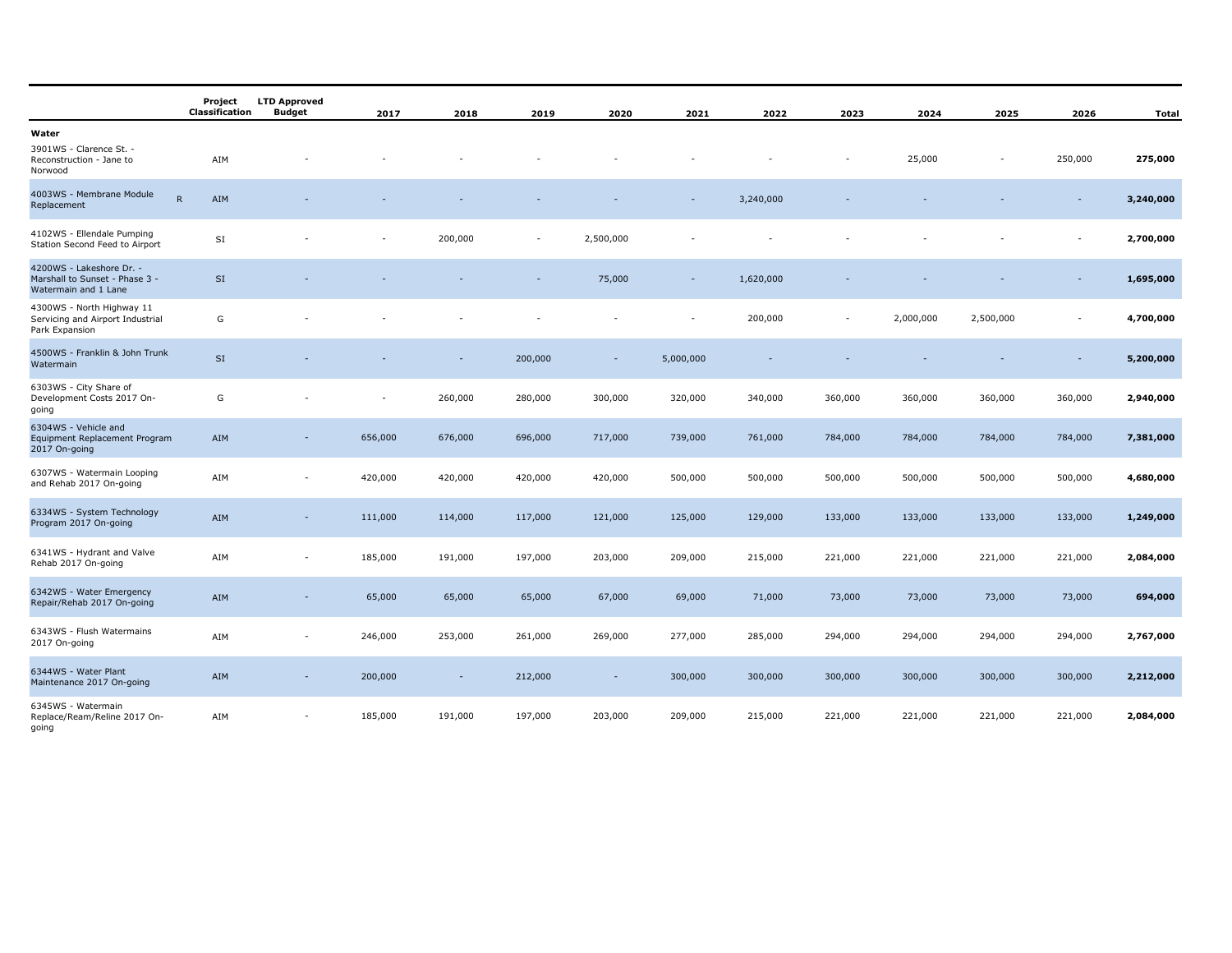|                                                                                             | Project<br>Classification | <b>LTD Approved</b><br><b>Budget</b> | 2017                     | 2018       | 2019                     | 2020                     | 2021                     | 2022       | 2023                     | 2024       | 2025           | 2026        | <b>Total</b>  |
|---------------------------------------------------------------------------------------------|---------------------------|--------------------------------------|--------------------------|------------|--------------------------|--------------------------|--------------------------|------------|--------------------------|------------|----------------|-------------|---------------|
| Water                                                                                       |                           |                                      |                          |            |                          |                          |                          |            |                          |            |                |             |               |
| 6346WS - Design Work Next<br>Year's Projects 2017 On-going                                  | AIM                       |                                      | 75,000                   | 75,000     | 75,000                   | 75,000                   | 75,000                   | 75,000     | 75,000                   | 75,000     | 75,000         | 75,000      | 750,000       |
| 6350WS - Asset Management<br>2017 On-going                                                  | AIM                       |                                      | 50,000                   | 50,000     | 50,000                   | 50,000                   | 50,000                   | 50,000     | 50,000                   | 50,000     | 50,000         | 50,000      | 500,000       |
| 6353WS - Leak<br>Detection/Condition Assessment<br>2017 On-going                            | AIM                       | $\overline{\phantom{a}}$             | 75,000                   | 75,000     | 75,000                   | 75,000                   | 75,000                   | 75,000     | 75,000                   | 75,000     | 75,000         | 75,000      | 750,000       |
| <b>Total Water</b>                                                                          |                           | 1,823,269                            | 8,778,000                | 7,520,000  | 5,445,000                | 6,425,000                | 9,783,000                | 10,576,000 | 9,861,000                | 5,261,000  | 7,586,000      | 15,336,000  | 88,394,269    |
| <b>Total Water and Wastewater Capital Budget</b>                                            |                           | 5,903,407                            | 15,506,000               | 12,366,000 | 11,294,000               | 11,854,000               | 12,542,000               | 13,940,000 | 13,640,000               | 15,187,000 | 14,216,000     | 23,216,000  | 149,664,407   |
| <b>Reserve Funding (R)</b>                                                                  |                           |                                      |                          |            |                          |                          |                          |            |                          |            |                |             |               |
| 2919WS - Pearce St. - Francis to<br>Greenhill - Phase II                                    |                           | $\sim$                               | (91,000)                 |            |                          |                          |                          |            |                          |            |                |             | (91,000)      |
| 3309SS - Wastewater Treatment<br>Plant - Raw Sewage Pumping<br>Station                      |                           | (57, 269)                            |                          |            |                          |                          |                          |            |                          |            |                |             | (57, 269)     |
| 3317SS - Wastewater Treatment<br>Plant - Backup Generation                                  |                           | $\mathcal{L}_{\mathcal{A}}$          | (81,000)                 |            |                          |                          |                          |            |                          |            |                |             | (81,000)      |
| 3319WS - Ellendale Upgrades as<br>per Condition Assessment                                  |                           | (200, 000)                           |                          |            |                          |                          |                          |            |                          |            |                |             | (200, 000)    |
| 3500SS - Lakeshore Dr. Area -<br>Trunk Watermain and Sewer -<br>Phase 1 - Judge to Gertrude |                           |                                      | (255,000)                |            |                          |                          |                          |            |                          |            |                |             | (255,000)     |
| 3500WS - Lakeshore Dr. Area -<br>Trunk Watermain and Sewer -<br>Phase 1 - Judge to Gertrude |                           | $\sim$                               | (110,000)                |            |                          |                          |                          |            |                          |            |                |             | (110,000)     |
| 3605WS - Ellendale Second<br>Reservoir & Second Feed                                        |                           |                                      | $\overline{\phantom{a}}$ | (30,000)   |                          |                          |                          |            |                          |            |                | (53,900)    | (83,900)      |
| 3607SS - Cedar Heights Area -<br>Phase 2 - Larocque BPS,<br>Standpipe, Water and Sewer      |                           |                                      | (128, 571)               |            |                          |                          |                          |            |                          |            |                |             | (128, 571)    |
| 3607WS - Cedar Heights Area -<br>Phase 2 - Larocque BPS,<br>Standpipe, Water and Sewer      |                           | $\sim$                               | (983, 428)               |            |                          |                          |                          |            |                          |            |                |             | (983, 428)    |
| 4003WS - Membrane Module<br>Replacement                                                     |                           |                                      |                          |            |                          |                          | $\overline{\phantom{a}}$ | (547, 900) |                          |            |                | ٠           | (547, 900)    |
| <b>Total Reserve Funding</b>                                                                |                           | (257, 269)                           | (1,648,999)              | (30,000)   | $\overline{\phantom{a}}$ | $\overline{\phantom{a}}$ | $\overline{\phantom{a}}$ | (547,900)  | $\overline{\phantom{a}}$ | $\sim$     | $\blacksquare$ | (53,900)    | (2,538,068)   |
| <b>Grants and Other Funding Sources (F)</b>                                                 |                           |                                      |                          |            |                          |                          |                          |            |                          |            |                |             |               |
| 3605WS - Ellendale Second<br>Reservoir & Second Feed                                        |                           |                                      |                          |            |                          |                          |                          |            |                          |            |                | (6,000,000) | (6,000,000)   |
| 3607SS - Cedar Heights Area -<br>Phase 2 - Larocque BPS,<br>Standpipe, Water and Sewer      |                           |                                      | (321, 429)               |            |                          |                          |                          |            |                          |            |                |             | (321, 429)    |
| 3607WS - Cedar Heights Area -<br>Phase 2 - Larocque BPS,<br>Standpipe, Water and Sewer      |                           |                                      | (2, 394, 792)            |            |                          |                          |                          |            |                          |            |                |             | (2, 394, 792) |